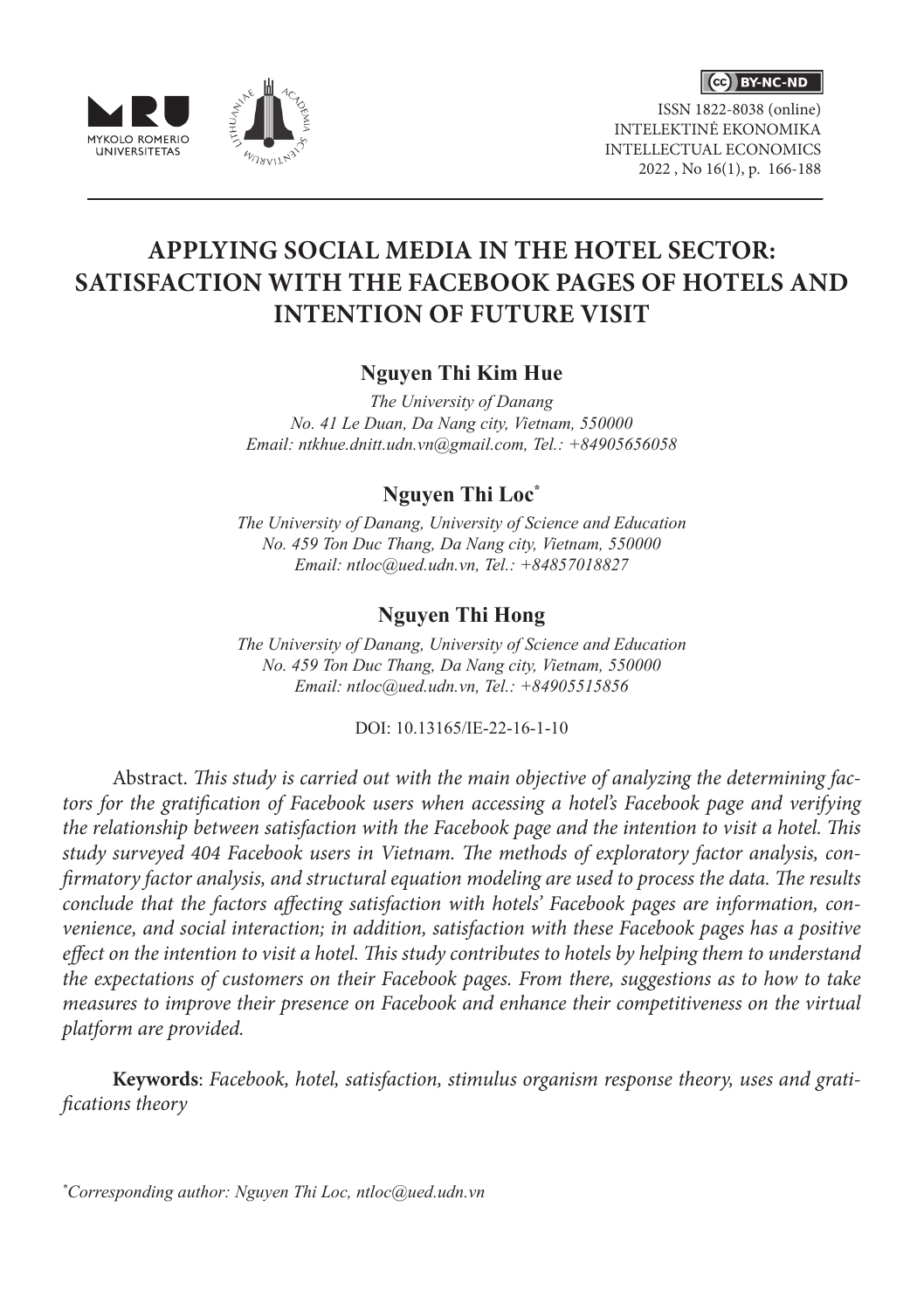**JEL Codes:** *L82, L86, Z33*

#### **1. Introduction**

In recent decades, the development of tourism and the hotel industry has witnessed information technology's great contribution (Collins et al., 2013). With the surprising advantages of speed and software, more and more people are tending to use the internet as a purchase channel (Connolly & Olsen, 2000). The internet has become a foundation of social media, where people do not only use it to market online but also to create their content (Balakrishnan et al., 2014) and interact with others. As a result, the major form of direct sharing has changed from face-to-face meeting to technology-based meeting. This has significantly contributed in the hospitality industry because of its dependence on intermediates such as travel agencies for introducing and selling products (Amaro & Duarte, 2015). In fact, reservations via travel agencies can lead to increased prices due to commissions compared to direct booking at hotels. Based on social media, hotels can create their own pages, such as a Facebook page, for the purposes of providing information about their room systems, prices, promotion policies, as well as online booking (Connolly & Olsen, 2000). With respect to customers, they can seek information about rooms, compare prices, and partly assess the quality of a hotel via reviews and interactions with others on the hotel's social media platforms without contacting travel agencies before deciding on their reservations. Therefore, using social media to dispense information has been seen as a competitive tool in the hospitality industry (Pemsteiner & Rauseo, 2000; Van Hoof et al., 1999). Among social media platforms, Facebook is well known as the vital social media form. The widely popular phenomenon of Facebook use has also been seen in the hotel industry (Leung & Baloglu, 2015)including the determinants, the process and the consequences of hotel Facebook marketing, as Facebook – the most popular social media platform – has become an important marketing tool for hotels. Design/methodology/approach The study proposed an integrated model consisting of antecedents and consequences of Facebook marketing based on both marketing and social psychology theories. A pseudo hotel Facebook page was created and an online survey was conducted to collect data. Structural equation modeling (SEM.

The result of Connor's 2011 research indicated that most international hotels have created their own Facebook page (Connor, 2011). Facebook is seen as a brand-building tool by many companies, as well as an effective way to improve support from customers by enhancing their emotions (Smith, 2013). Haigh et al. (2013) showed that interaction on a Facebook page brings positive perceptions about a company to customers, and attitudes towards a hotel's Facebook page are seen as elements motivating the booking intentions of customers, as well as word of mouth on Facebook (Leung & Baloglu, 2015). For hotels, effective engagement on Facebook increases their competitiveness, reputation, and sales by targeting the right customers and optimizing marketing resources (Wang & Kubickova, 2017). With the prevalence and competitive role of Facebook, it is vital for both researchers and hotel managers to comprehend the factors that increase the gratification of Facebook users when accessing hotels' Facebook pages. As a result, hotel managers can enhance their Facebook page management abilities.

In Vietnam, customers are today adequately facilitated in their purchase decision through various social media platforms, especially Facebook. According to the data of one survey, Facebook was voted the most used and loved social network: 97% of internet users use Facebook with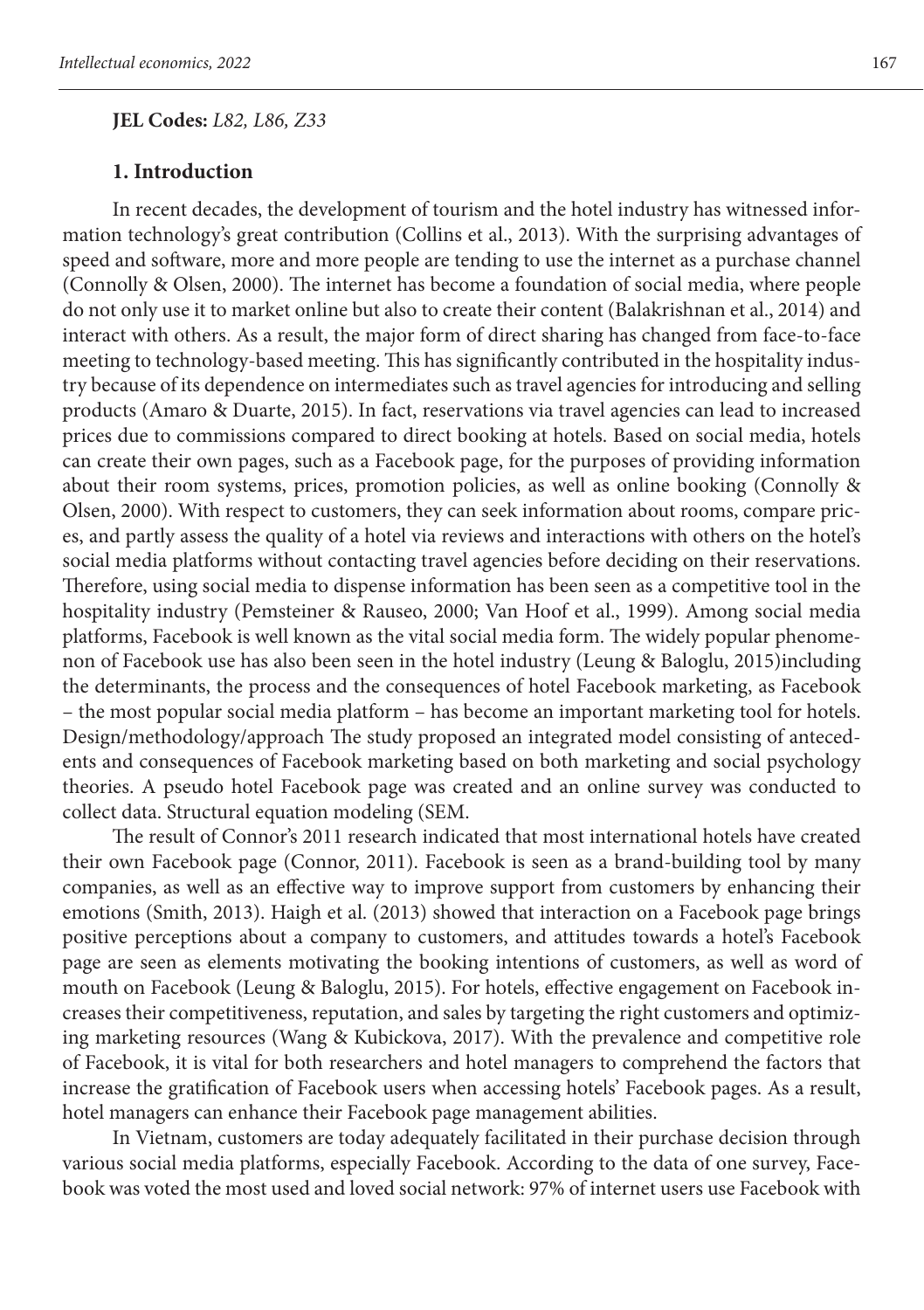a full profile, and 94% are daily users (Q&Me Vietnam Market Research, 2020). According to the same statistics, the average adult spends at least 3 hours per day on social networks, and most people have made at least one purchase through Facebook (Q&Me Vietnam Market Research, 2020). Consequently, hotels must adapt to the new changes that occur in the Vietnamese market to reach customers and conduct business.

However, research has shown that limited knowledge of Facebook is prevalent in significant numbers of hoteliers (Leung & Baloglu, 2015). In terms of the hospitality context, researchers have concentrated on: hotel website quality to customer satisfaction, leading to intention to purchase (Ali, 2016; Kim et al., 2006); the influence of Facebook on intention to purchase (Duffett, 2015); and Facebook page content (Cervellon & Galipienzo, 2015). Very few researchers have assessed the motivation of customers to access hotel Facebook pages, except for Choi et al. (2016) and Leung and Baloglu (2015). Therefore, this research was conducted to contribute to a better understanding regarding this subject. To achieve this goal, this research used both the Mehrabian–Russell environmental psychology model (S-O-R theory) and Uses and Gratifications (U&G) theory to explain and provide the factors impacting customer satisfaction regarding a hotel's Facebook page and, in turn, how this influences hotel visit intention. Through the findings of the study, some significant recommendations for hotel managers are provided.

#### **2. Literature review**

#### *2.1. Facebook and the hotel industry*

There is no doubt that interaction between guests and companies has changed for the better thanks to the evolution of information technology (Hanna et al., 2011). In the era of WEB 1.0, communication was almost one-way, because stakeholders could only access a large amount of content through reading, listening, and viewing, and could not interact. Meanwhile, WEB 2.0 technology, with the emergence of social networks, has led to the sharing, cooperation, consumption, and communication of information (Aral et al., 2013). This form of media is based on a group of online tools which aim to enhance the way people interact with each other and facilitate the exchange of knowledge, especially when moving from a monologue (from the company to the clients) to a conversational form (Hansen et al., 2010). In the modern world, the use of social networks is more popular than ever (Statista, 2018), especially for tourism in general and the hotel industry in particular. For this reason, the hotel industry is considered to be strongly influenced by the appearance of this form of media (Sheldon, 1997; Werthner & Klein, 1999).

Facebook is widely used throughout the tourism industry (Leung et al., 2013), especially in the hotel sector (Albayrak et al., 2021; Cervellon & Galipienzo, 2015). Previous research has shown that using Facebook provides users with 3 forms of experience, including: a cognitive experience, a sensory experience, and an emotional experience (Smith, 2013). Therefore, this platform plays an important role in affecting consumer decisions at all phases of purchase. Facebook positively affects the needs recognition, information search, actual purchase, and post-purchase evaluation phases of the hotel selection decision-making process (Abuhashesh et al., 2019). These experiences are supposed to drive user behavior, such as by leaving comments on a page or sharing with others (Oracle, 2012). In the hospitality industry, emotional experiences can come from customer-hotel interactions through positive comments and Facebook chats, which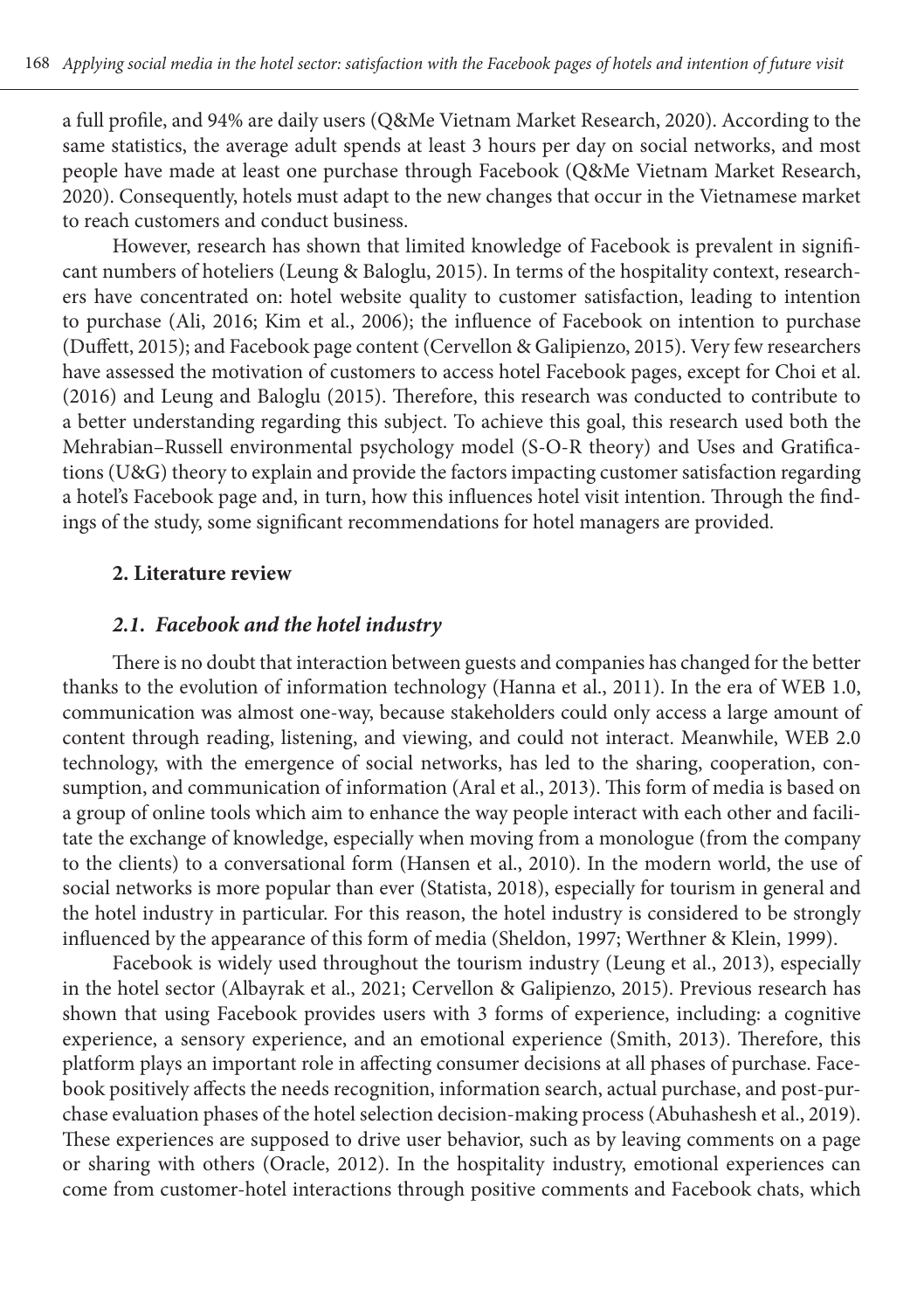drive purchase intention and increase customer loyalty to the hotel (Kasavana et al., 2010). The sensory experience is expressed through the information, images, and videos provided by the hotel, and a lack of information on a Facebook page is also considered to be the main reason why guests do not return to a hotel's Facebook page. In the survey by Cervellon and Galipienzo (2015), it was shown that for young clients, the attitude towards the Facebook page is the decisive factor in choosing whether to stay at a hotel or follow the hotel's Facebook page (Oracle, 2012). Moreover, Facebook can be used as a communication tool between customers to share experience, knowledge, and opinions about products or services (Yoo & Lee, 2017), and such shared information can affect the decision of customers to choose a certain hotel (Zhang et al., 2017). Furthermore, the customer's relationship with the products and services does not end after purchase. Customers reassess their beliefs, opinions, and attitudes from the first opinion they formed at the beginning of the hotel accommodation selection process, and this sustains business growth (Brassington & Pettitt, 2007). Dissatisfied customers can spread their negative experiences and comments about products or services in many different ways on Facebook, which can influence other potential customers (Sweeney & Craig, 2010). Therefore, hotel managers need to satisfy customers and meet their expectations.

Moreover, Facebook can be used as a communication tool between customers to share experience, knowledge, and opinions about products or services (Yoo & Lee, 2017), and such shared information can affect the decision of customers to choose a certain hotel (Zhang et al., 2017). Furthermore, the customer's relationship with the products and services does not end after purchase. Customers reassess their beliefs, opinions, and attitudes from the first opinion they formed at the beginning of the hotel accommodation selection process, and this sustains business growth (Brassington & Pettitt, 2007). Dissatisfied customers can spread their negative experiences and comments about products or services in many different ways on Facebook, which can influence other potential customers (Sweeney & Craig, 2010). Therefore, hotel managers need to satisfy customers and meet their expectations.

In addition, many hotels use social networks for recruitment by posting job offers on social media, communicating with partners, or reporting hotel news (García et al., 2017). Consequently, many hotels began to pay their attention to creating their own Facebook pages. Facebook provides information, images, videos about hotels and room systems, as well as available services for clients. Using Facebook helps hotels to promote customer interaction and to improve their business affairs. When customers press the "like" button on a Facebook page owned by a hotel, these users can access an updated page and interact with other users and hotels on Facebook. In order to attract visitors and users towards clicking the Facebook page of a hotel, hotels often provide information about promotions on their Facebook pages (Syed-Ahmad & Murphy, 2010). Although Facebook is the social networking site with the largest number of consumers, to date there is still little research on the details of Facebook's context, especially in the tourism and hospitality sectors. These few studies have only evaluated the impact of Facebook on the creation of oral advertising (Minazzi & Lagrosen, 2013; Sanz-Blas et al., 2017; Cervellon & Galipienzo, 2015). Very few studies have analyzed the motivation of customers to visit hotels' Facebook pages, or how satisfaction on a hotel's Facebook page affects the customer's intention to visit. Therefore, this study is conducted to assess the theoretical basis of – and to provide hotel managers with recommendations regarding – the reasons why customers visit a hotel's Facebook page and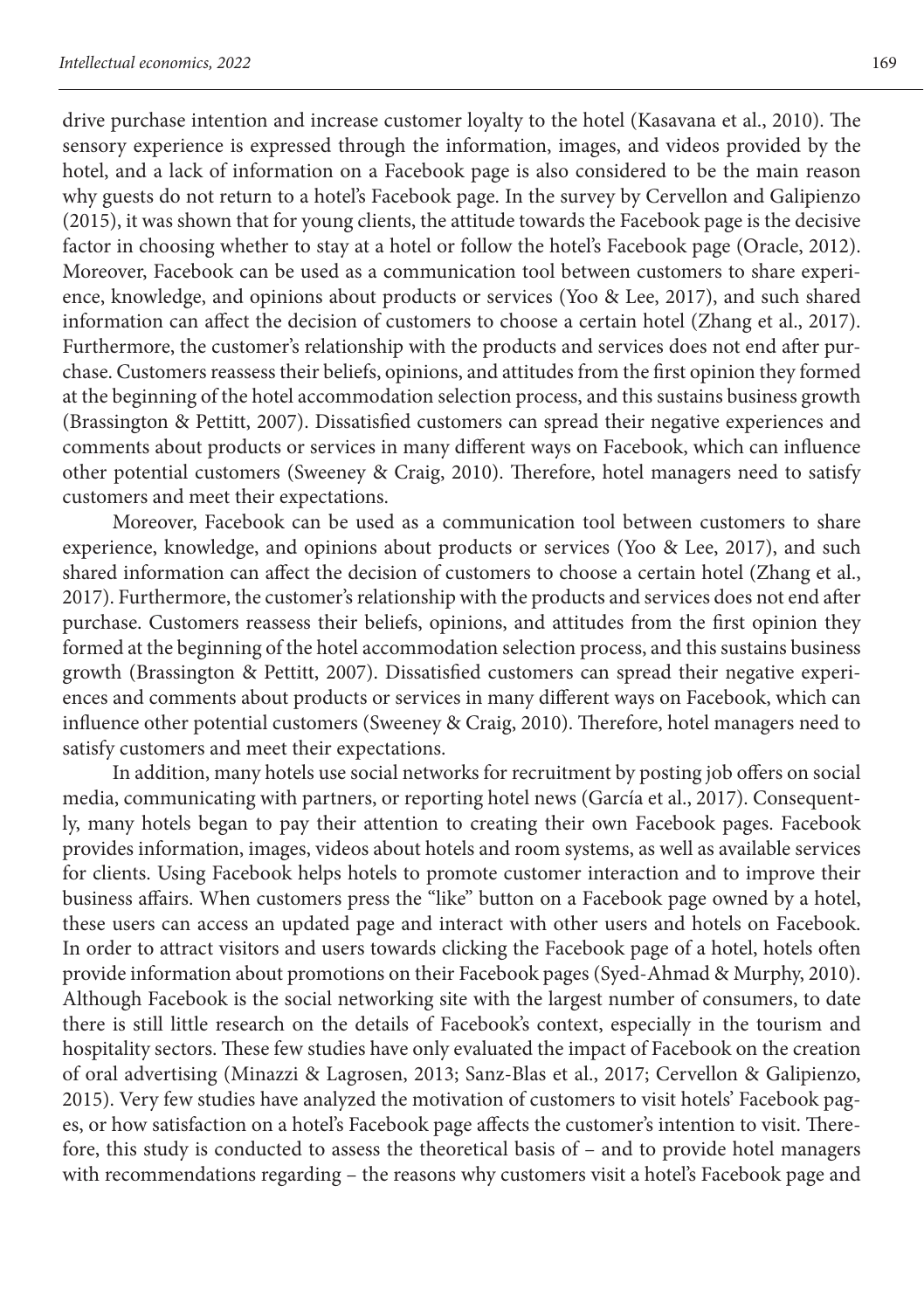the aspects that affect customer satisfaction on Facebook.

## *2.2. The Mehrabian–Russell environmental psychology model, 1974 (the S-O-R theory)*

Mehrabian and Russell (1974) introduced the theoretical framework for the environmental psychology model in 1974. The theoretical framework proposes that environmental stimuli (S) affect the user's emotions (O); from there, this shapes their intentions or behavior (Mehrabian & Russell, 1974). Many past studies in the context of the retail domain have studied and applied this framework (Ong et al., 2012), in which stimulating factors include social factors, design factors, and the environment. Furthermore, this analytical framework is also believed to be important in predicting online customer behavior (Hsu et al., 2012; Kawaf & Tagg, 2012; Manganari et al., 2011). The results of the research by Chang and Chen (2008) showed that the quality and brand of the website impact significantly on the trust and risk perception of customers, which affects the purchase intentions of customers.



In the tourism sector, this model has been used to evaluate the websites of hotels and travel agencies with respect to satisfaction and reservation intention (Gao & Bai, 2014; Ali, 2016). Consequently, the study by Ali (2016) shows that factors such as usable and private aspects of a hotel website or safety and basic function of hotel website act as stimulants of customer perception. This perception affects satisfaction with the hotel's website, leading to the intention to use the hotel's services and website (Ranganathan, 2012). Based on S-O-R theory and the results of many previous studies, it can be confirmed that elements of the website or social network presence work as stimuli in the framework of S-O-R, affecting the satisfaction of customers and thus impacting their purchase intention.

#### *2.3. Uses and Gratifications theory*

U&G theory was introduced with the aim of explaining how people actively use communication media to satisfy their specific needs (McCay-Peet & Quan-Haase, 2016). In other words, U&G theory is like an instrument that determines the core factors of the motives for the selection and use of the means (Papacharissi, 2002). This theory has been widely applied to all types of media, from traditional media such as radio, television, or newspaper, to new media (Choi et al., 2016).

New media requires a higher level of interactivity from its users compared to other traditional media (Ruggiero, 2000). Therefore, the rapid development of these media has prompted the application of U&G theory to explain people's behavior with the use of media.

According to the results of many investigations into psychological and behavioral aspects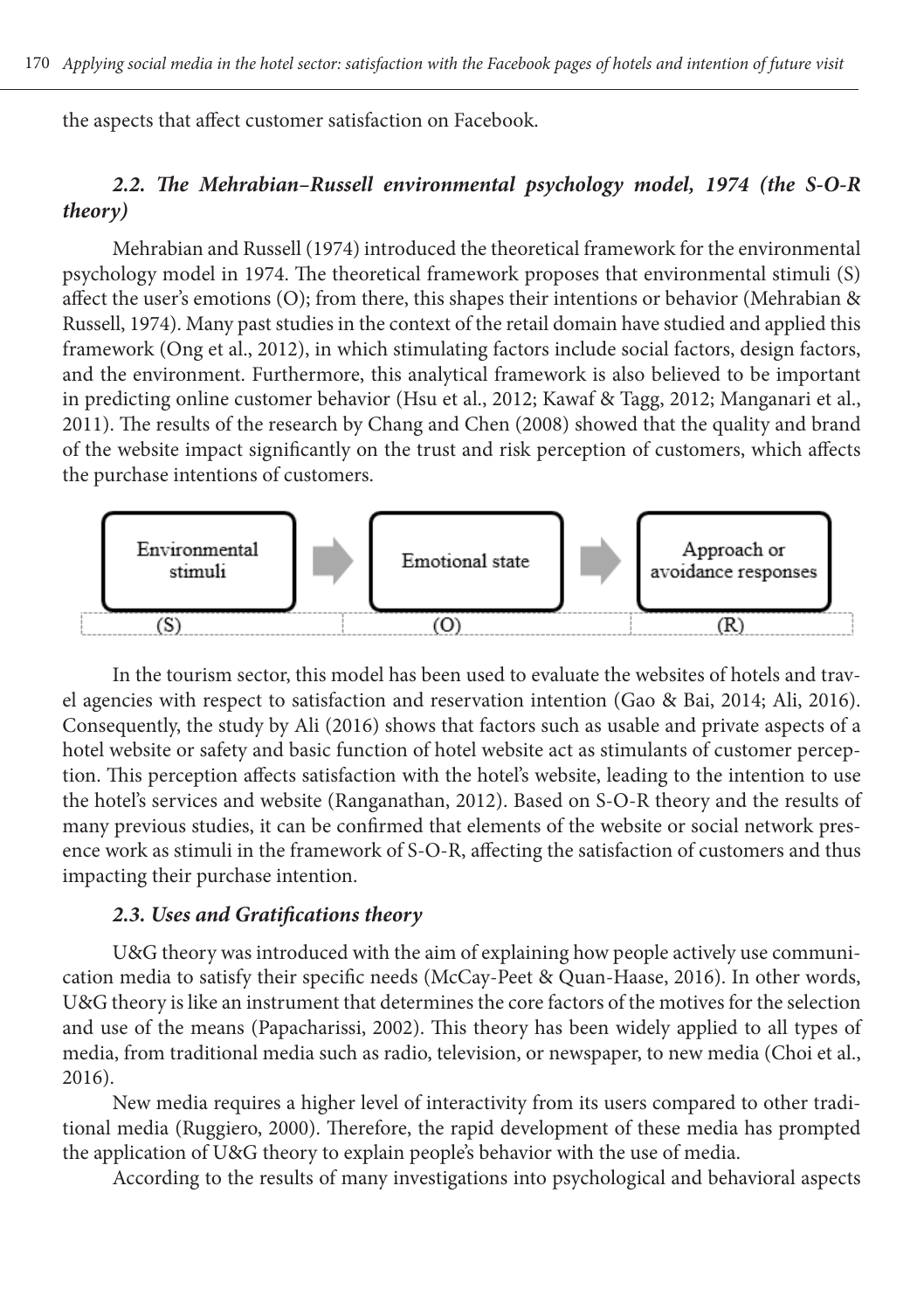of internet users to identify motivations for internet use, U&G theory has been effective in understanding the motivations and needs for using the internet, including using social networks (Ko et al., 2005; Larose et al., 2001). The adaptability of U&G theory when studying the use of social networks has been realized, and many results have confirmed that this theory is relevant to explain the use of social networks (Park et al., 2009; Quan-Haase & Young, 2010).

### *2.4. Gratification factors for Facebook*

This study proposes five factors, synthesized from previous studies, to evaluate the satisfaction of visitors to a Facebook page created by a hotel: information, convenience, entertainment, self-expression, and social interaction.

a) Information

Information satisfaction refers to the various levels of useful information provided by a website (Chen & Wells, 1999; Luo, 2002). In the consumer purchasing decision process, finding information about products and services is an essential step (Liang & Lai, 2002). The search for information on online websites is increasing, especially for the tourism and hospitality sectors (Gregory & Breiter, 2001). The reason that explains this trend is that because tourism products are intangible, diverse, and dependent, to reduce the risk of using a lodging service or travel experience, consumers want to browse and compare reviews from travel experiences that are widely available on online social networking sites (O'Connor & Frew, 2002). In the study about business strategies in the hotel industry by Jeong et al. (2001), a dramatic growth in the number of online reservations was witnessed when increasing customer satisfaction with online information. Among the online platforms used by the hotel industry, Facebook is considered the most popular form of social media (Statista, 2017). Users use hotel Facebook pages to seek room data as well as reviews from other guests (Mccarthy et al., 2010). These experiences influence customers' attitudes about the hotel's Facebook page, which in turn leads to hotel booking intentions, or even word of mouth advertising (Leung & Baloglu, 2015).

Therefore, the study proposes the following hypothesis:

*H1: Information satisfaction has a positive impact on customer satisfaction with the hotel's Facebook page.*

b) Convenience

Finding online information through a social network has be a wide trend in the travel and accommodation industry (Jang, 2004; Seiders et al., 2000). This trend has motivated companies to develop marketing policies on social networking sites. Facebook is regarded as one of the most useful marketing channels in the hotel industry (Friebe & Campbell, 2010). This leads hotel companies to pay increased attention to the quality of their Facebook pages, in order to provide customer satisfaction when accessing Facebook. Based on the similarities of Facebook to the hotel's website and social media, Choi et al. (2016) studied the impact of convenience in the context of a Facebook page. Their results show that the convenience factor of the Facebook page plays a considerable role in enhancing online customer satisfaction with the Facebook page of hotel.

Therefore, the study proposes the following hypothesis:

*H2: Convenience satisfaction has a positive impact on customer satisfaction with the hotel's Facebook page.*

c) Entertainment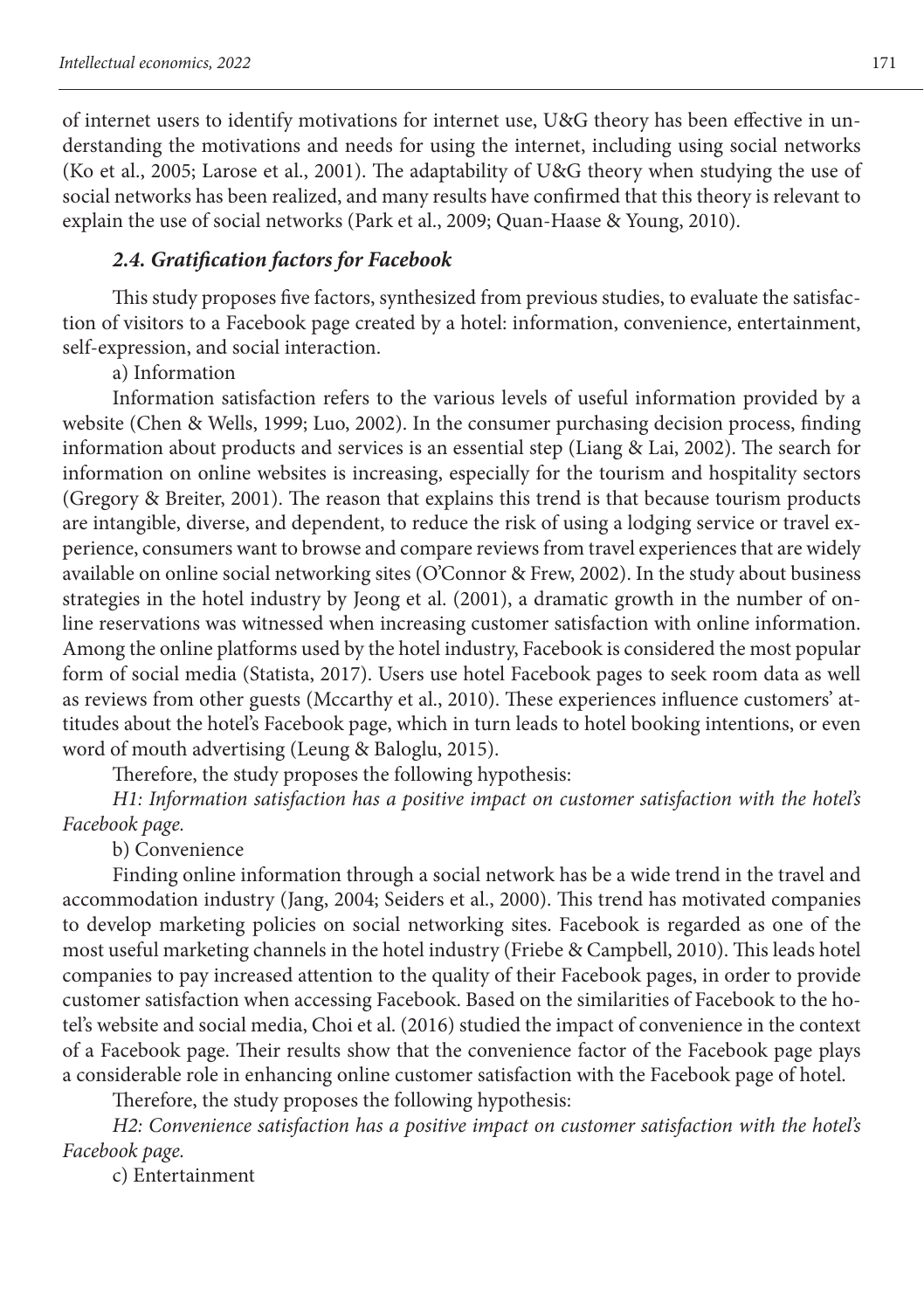Entertainment represents how exciting, cool, and imaginative a site is (Chen & Wells, 1999). Therefore, entertainment satisfaction refers to the level to which a user rates the use of the media or the website as fun and entertaining (Eighmey & McCord, 1998). Users spend their time for the purposes of relaxing through interaction with social media. Therefore, when social media entertainment satisfies user demands for such purposes as enjoyment, relaxation, and excitement (Papacharissi & Rubin, 2000), these positive emotions will efficiently impact on user satisfaction with that media. The entertainment aspect can be perceived through hedonic aspects including color, music, images, graphics, videos, and reaction (Davis et al., 2008). For the tourism sector specifically, Facebook users can entertain themselves by browsing their friends' pages, viewing photos and videos, reading news on Facebook (Special & Li-Barber, 2012), and promoting positive entertainment on Facebook, thus estimating user satisfaction with the Facebook page (Basak & Calisir, 2015).

Therefore, the study proposes the following hypothesis:

*H3: Satisfaction with entertainment has a positive impact on customer satisfaction with the hotel's Facebook page.*

d) Self-expression

Self-expression denotes the levels to which the individual attempts to manage the impressions that they make on other's thought (Berry & Howe, 2004; Kang & Park-Poaps, 2011). One feature that makes Facebook unique is that users can update their information and images to create a profile for themselves. Facebook is a tool to help people express themselves to other users (Bumgarner, 2007). According to Sheikh and Dhaha (2013), individuals provide information on Facebook to create an image of themselves, and it is believed that this motivation is related to users' satisfaction with Facebook (Special & Li-Barber, 2012). This result is supported by the study of Seidman (2013) and Valentine (2011), which suggests that the motive of self-expression has an effective impact on the use of Facebook. A study on hotel Facebook page satisfaction conducted by Choi et al. (2016) also confirmed that self-expression when sharing customer feelings and opinions about a hotel makes users feel satisfied about the hotel's Facebook page (Kang & Park-Poaps, 2011).

Therefore, the study proposes the following hypothesis:

*H4: Self-expression satisfaction has a positive impact on customer satisfaction with the hotel's Facebook page.*

e) Social interaction

Social interaction refers to the motivation of an individual to receive communication or interaction with other individuals (Whiting & Williams, 2013). Papacharissi and Rubin (2000) expanded this concept to include the level of connection, communication, and showing users with other users based on the website platform or social networking site (Berry & Howe, 2004). Social networking sites provide forms of interaction for visitors with similar interests to know about, interact with, and exchange information about products, services, and brands (Muntinga et al., 2011). In the hotel industry, customers interact with each other on social media to share good or bad experiences during their stay at a hotel (Lian & Yoong, 2019), which could provide the results of their emotional experience, impacting on satisfaction and intention to book a hotel (Kasavana et al., 2010; Sanz-Blas et al., 2017).

Therefore, the study proposes the following hypothesis: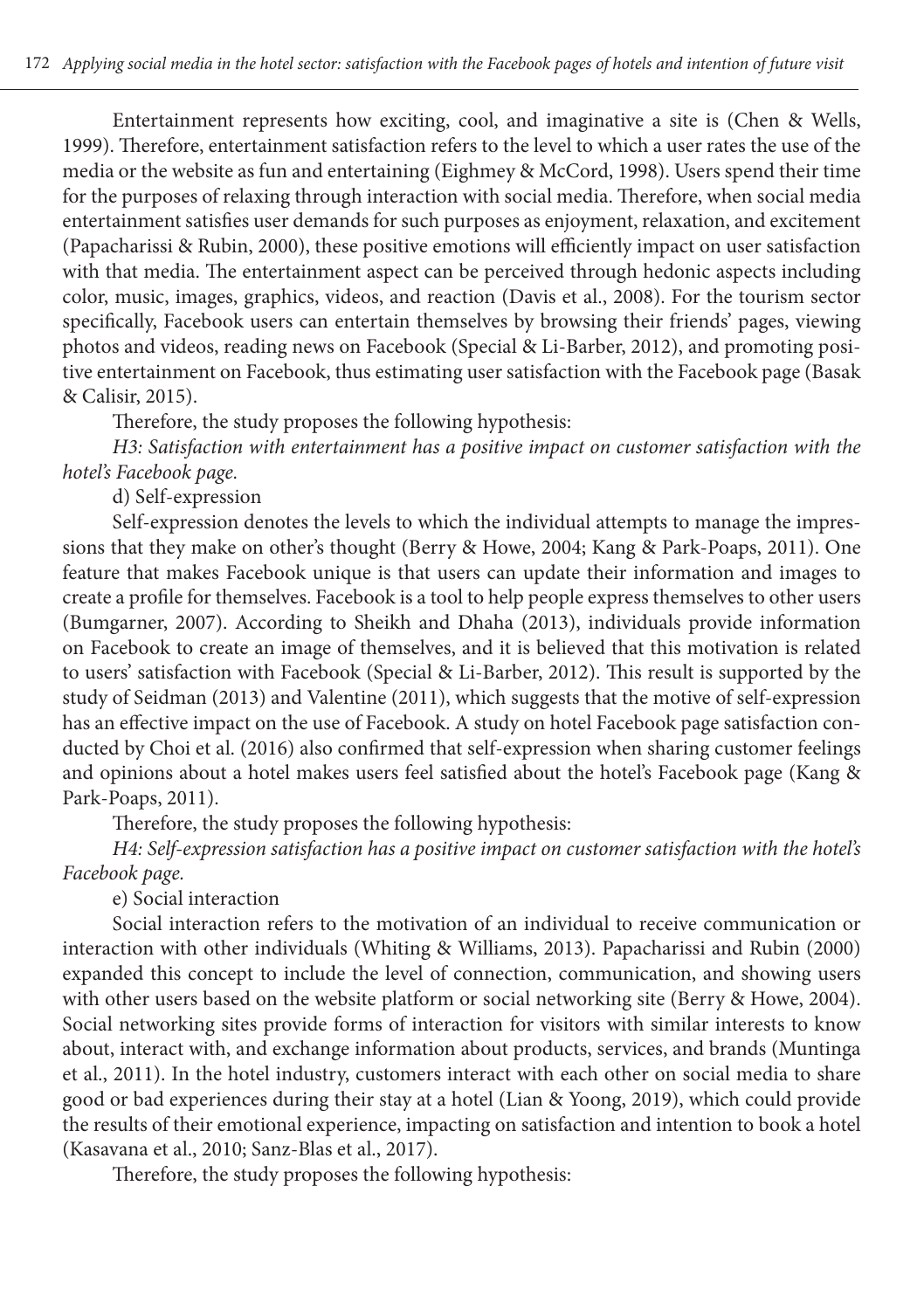*H5: Social interaction satisfaction has a positive impact on customer satisfaction with the hotel's Facebook page*

## *2.5. Consumer satisfaction, intention of hotel visit, and the proposed model*

Satisfaction is considered to be the key factor for a customer's positive intentions and behaviors, including: revisit; purchase intention; repurchase intention; and long-term loyalty (Kang & Park-Poaps, 2011; Su & Huang, 2018). In the online context, when shoppers are satisfied with the website, they have an increased probability of buying online (Anderson & Srinivasan, 2003; Wang et al., 2015). The purchasing intention is known as the ability of a guest to buy a specific product or service (Dodds et al., 1991); applied to the hotel sector, this is the intention to visit or reserve a hotel room (Kang & Park-Poaps, 2011). In their research on customer e-satisfaction in 12 hotels in Beijing, Kim et al. (2006) showed a favorable link between satisfaction and the intention to book a room online at a hotel. Choi et al. (2016) supported this finding, adding that customers with a high satisfaction towards a hotel's page on Facebook tend to visit that hotel in the future.

Therefore, the study proposes the following hypothesis:

*H6: Satisfaction with a hotel's Facebook page has a positive impact on the intention to visit the hotel.*

The study proposes the following model:



# **3. Methodology**

## *3.1. Study context: Facebook applied the hotel sector in Vietnam*

Within the framework of the development of tourism worldwide, tourism in Vietnam has shown outstanding growth. According to a report from the Vietnam Tourism Organization, the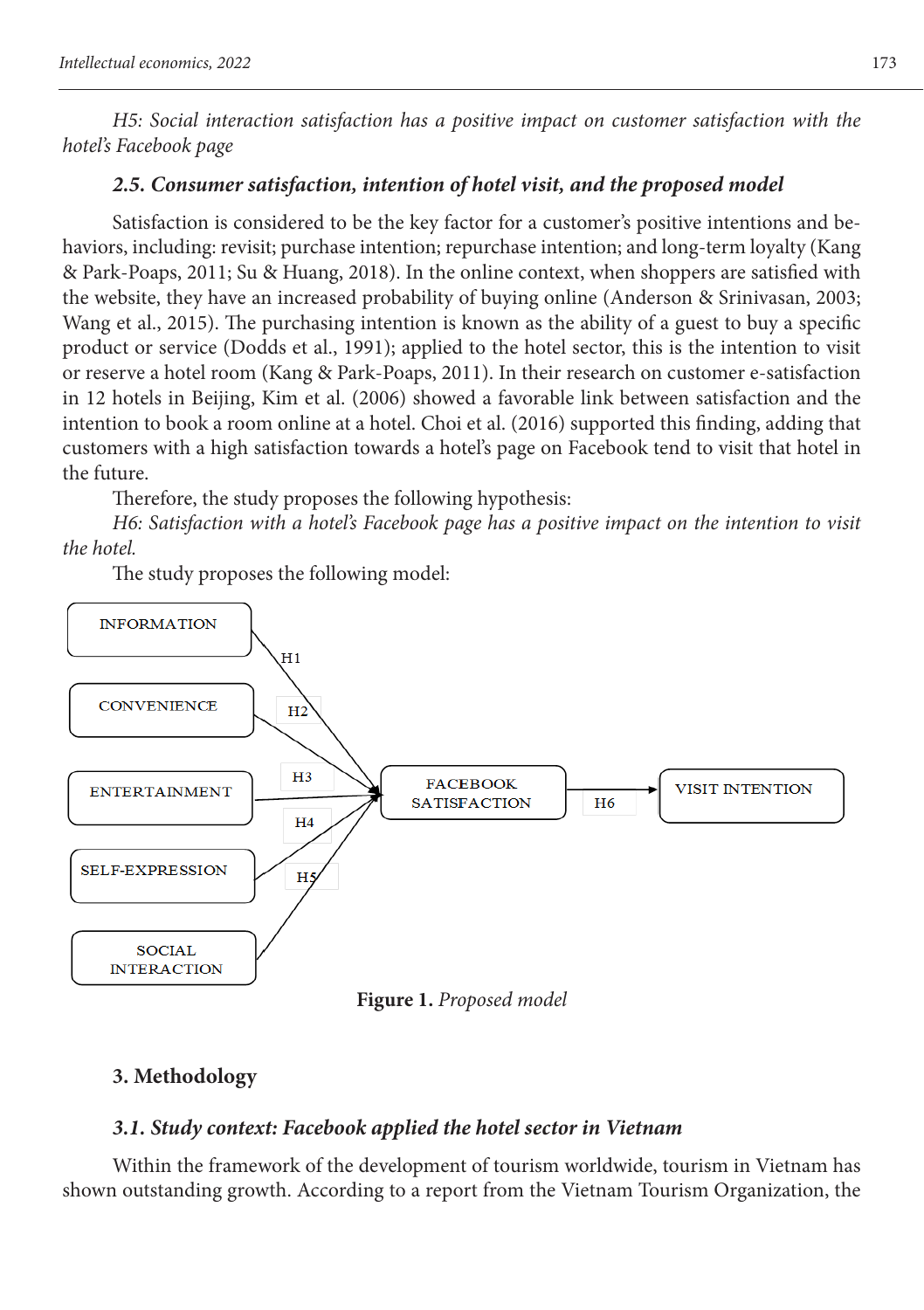hotel industry is taking advantage of this and developing rapidly. The tourist service has witnessed a significant improvement in quality. By 2019, the country had 30,000 tourist accommodation establishments with 650,000 rooms, including 171 hotels of 5-star and 295 hotels of 4-star quality (Giang, 2020), resulting in tough competition in the Vietnamese hospitality industry. To make a difference and improve competitiveness, each hotel is constantly looking for and improving factors in business activity. In particular, the application of information technology is an important factor in contributing to the success of the business, in which Facebook has emerged as a potential marketing tool because of its huge number of users. In fact, at least 269 hotels, from three- to five-star, have a presence on Facebook in Vietnam.<sup>1</sup> However, in Vietnam, there have been very few studies related to the topic of social media, in particular Facebook, in the hotel sector. Therefore, this empirical study was conducted in Vietnam to provide practical implications alongside a contribution via theoretical implications.

#### *3.2. Research instruments*

### *a) Design of the questionnaire*

A 25-question questionnaire was developed that included 21 variables of 7 factors and 4 elements of demographic information. Most of the items employed in this study, except for 4 items related to demographic information, were assessed by five-point Likert scales, which range from *strongly disagree* (1) to *strongly agree* (5).

## b) Sample

The sample size depends on the requirements of the research based on the data collected and the relationship proposed by the study (Totawar & Prasad, 2016). However, in truth, sampling also depends on the time and financial capacity of the researcher. Researchers have proposed sampling from many different points of view. According to Bollen (1986), a reasonable size is a sample with 5 respondents per 1 observed variable, and preferably 10 respondents per 1 observed variable. This study implemented sampling from this point of view, so the ideal sample size in this study had to be greater than 250 for a total of 25 observed variables. The total number of valid questionnaires was 404. Therefore, the final sample size was sufficient for obtaining stable results within the structural equation model, which has statistical testing power.

An online survey was conducted to collect information from respondents who were Facebook users and who knew about hotels' Facebook pages. The questionnaire was created on Google Docs and was then shared via Facebook from May 6 to August 6, 2020. A total of 421 responses were collected, with 17 containing insufficient information and 404 providing complete information. The data are shown in Table 1.

<sup>&</sup>lt;sup>1</sup> Before testing the research hypotheses, a study was used to establish the presence of Vietnamese hotels on Facebook. Based on the registry of the Vietnam Tourism Organization, a database of 891 three- to five-star hotels was found. Due to the limited investigation time, not all 891 hotels could be checked. Therefore, 269 hotels were selected. It was observed that all 269 hotels, 100% of the sample, had a presence on Facebook. To see the list of the Facebook pages of the selected hotels, visit: https://drive.google. com/file/d/1osK9YjxokcXwZdcsU2UD52FvZxh0NkeD/view?usp=sharing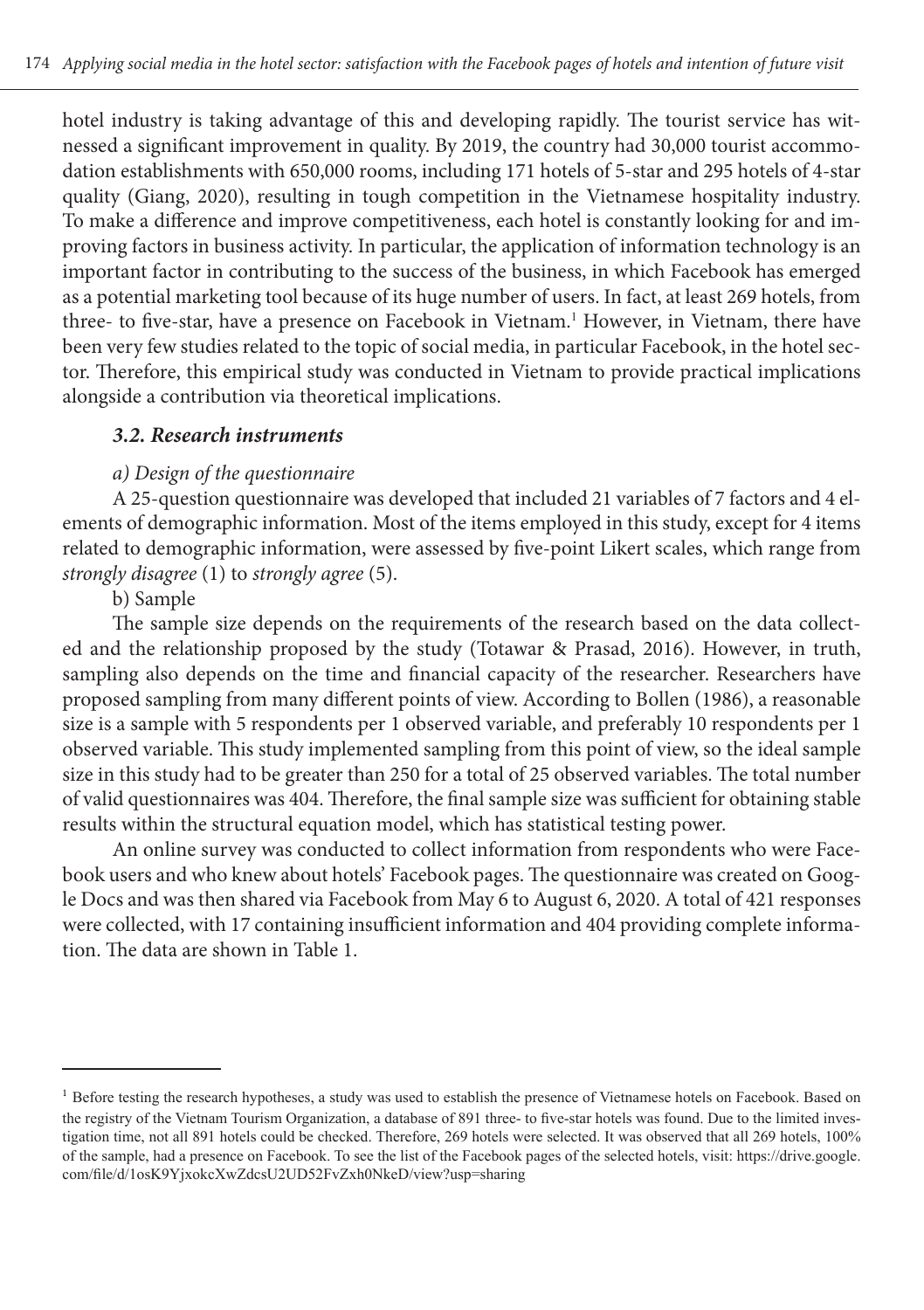|                        | Items                 | Frequency | Percentage (%) |
|------------------------|-----------------------|-----------|----------------|
| Gender                 | Male                  | 186       | 46.04%         |
|                        | Female                | 218       | 53.96%         |
|                        | Under 18              | 3         | 0.74%          |
| Age (years)            | $19 - 25$             | 165       | 40.84%         |
|                        | $26 - 40$             | 215       | 53.22%         |
|                        | $41+$                 | 21        | 5.20%          |
| Marital status         | Single                | 218       | 53.96%         |
|                        | Married               | 186       | 46.04%         |
|                        | Less than high school | 10        | 2.46%          |
|                        | High school           | 38        | 9.41%          |
|                        | College/university    | 297       | 73.52%         |
| <b>Education</b> level | Post-graduate study   | 59        | 14.61%         |

**Table 1.** *Data characteristics*

*Source: authors.* 

## c) Analysis techniques

The study used the SPSS 18 and AMOS 24 tools. After analyzing data demographics, the collected data were summarized and condensed by exploratory factor (EFA) analysis before including the procedures of multivariate analysis. In order to test the reliability of the scales in the proposed model, the study used Cronbach's alpha reliability coefficient, while the quality of all the measurement models with Structural Equation Modeling **(**SEM) was examined by a Confirmatory Factor Analysis (CFA). In the final step, SEM tests were run to test the hypotheses.

## 4. RESULTS

Exploratory factor analysis (EFA) and Cronbach's alpha

Exploratory factor analysis was performed for all observed variables. The results of the extraction of 7 factors to Eigenvalues was 1.068, and the total variance extracted was 77.512% (>50%), showing that the EFA model is appropriate. The 7 analytical factors condensed 77.512% of the variation of the observed variables. The KMO coefficient was 0.719 ( $>0.5$ ); statistical significance of the Bartlett test was established, with Sig.  $= 0.000$  (<0.05). As the factor loading of all was greater than 0.5 (see Table 2), all were kept for the following analysis.

The analytical results of Cronbach's alpha (see Table 2) show that the scales ensured intrinsic consistency because Cronbach's alpha was greater than 0.7. Specifically, Cronbach's alpha of information (INF), convenience (CONV), entertainment (ENT), self-expression (SE), social interaction (SI), satisfaction with the Facebook page (FPS), and intention to visit the hotel (HIV) were: 0.812; 0.845; 0.887; 0.778; 0.899; 0.744; and 0.885, respectively.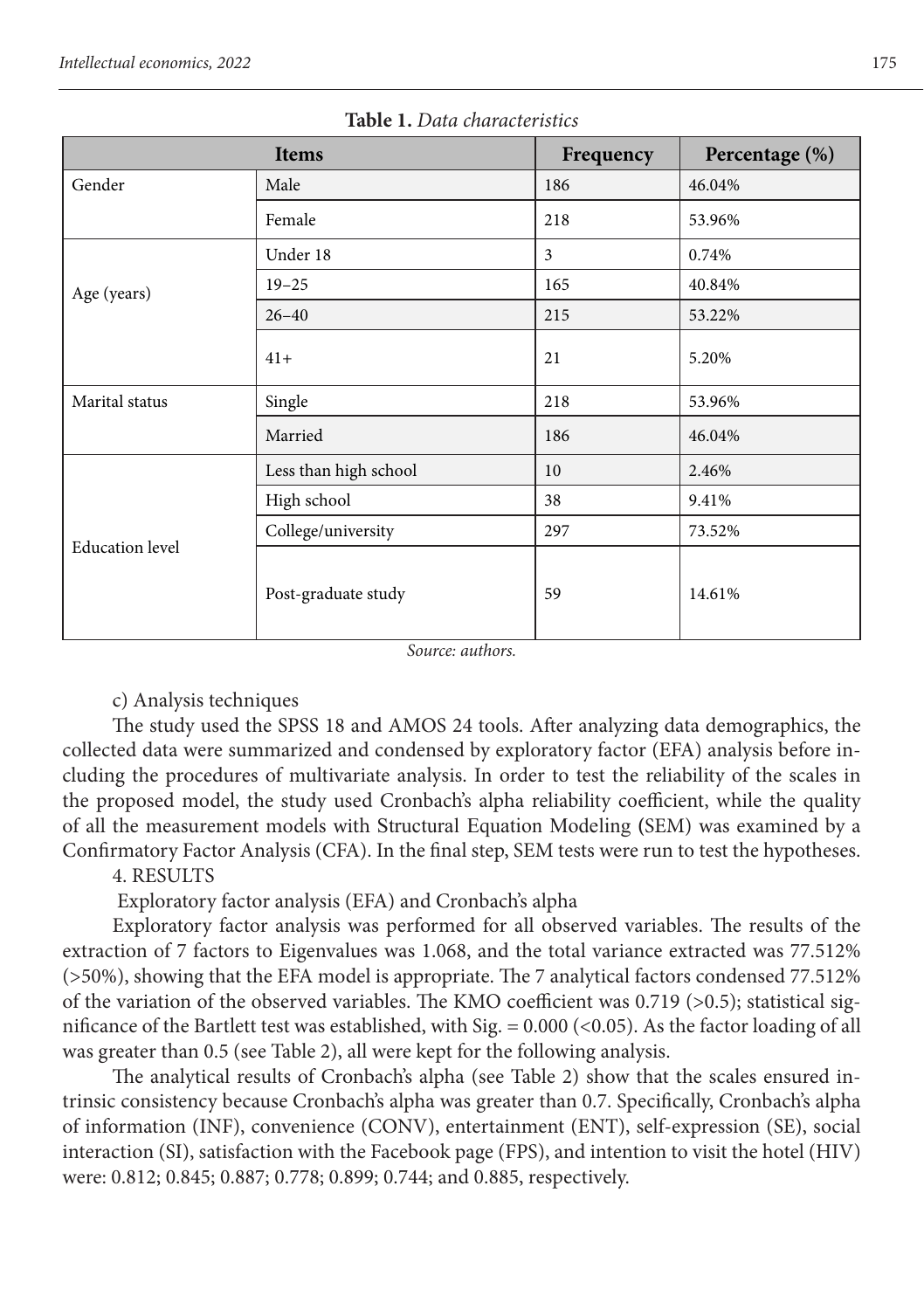| Factor                                                                                      | Factor<br>loading | Eigen<br>value | Cumulated<br>variance<br>explained (%) | Cronbach's<br>alpha |
|---------------------------------------------------------------------------------------------|-------------------|----------------|----------------------------------------|---------------------|
| SI: Social Interaction                                                                      |                   | 4.458          | 21.229                                 | 0.899               |
| SI1 - To find similar reviews about<br>hotel services                                       | 0.818             |                |                                        |                     |
| SI2 - To compare with other reviews<br>about hotel services                                 | 0.942             |                |                                        |                     |
| SI3 - To seek empathy with other<br>clients about hotel services                            | 0.946             |                |                                        |                     |
| ENT: Entertainment                                                                          |                   | 2.843          | 34.767                                 | 0.877               |
| $ENT1 - It$ is entertaining to me                                                           | 0.909             |                |                                        |                     |
| $ENT2 - I$ enjoy surfing the hotel's<br>Facebook page (HFP)                                 | 0.780             |                |                                        |                     |
| $ENT3 - It$ is fun to use                                                                   | 0.917             |                |                                        |                     |
| VIH: Intention to visit the hotel                                                           |                   | 2.436          | 46.368                                 | 0.885               |
| VIH1 - I hope to visit the hotel in the<br>future                                           | 0.854             |                |                                        |                     |
| VIH2 - Given the chance, I would like<br>to stay at the hotel in the future                 | 0.920             |                |                                        |                     |
| VIH3 – Given the opportunity, I in-<br>tend to stay at the hotel in the future              | 0.894             |                |                                        |                     |
| <b>CONV: Convenience</b>                                                                    |                   | 2.003          | 55.904                                 | 0.845               |
| CONV1 - To get information about<br>hotel services quickly                                  | 0.734             |                |                                        |                     |
| CONV2 - To save time during hotel<br>room shopping                                          | 0.906             |                |                                        |                     |
| CONV3 – Can be accessed from any-<br>where                                                  | 0.921             |                |                                        |                     |
| <b>INF:</b> Information                                                                     |                   | 1.864          | 64.781                                 | 0.812               |
| INF1 - Useful information can be<br>found                                                   | 0.784             |                |                                        |                     |
| INF2 - New knowledge can be under-<br>stood from information on the HFP                     | 0.892             |                |                                        |                     |
| INF3 – To get information on product<br>quality faster in comparison with other<br>channels | 0.845             |                |                                        |                     |
| SE: Self - Expression                                                                       |                   | 1.606          | 72.427                                 | 0.778               |
| SE1 - To share positive hotel experi-<br>ence with others                                   | 0.727             |                |                                        |                     |

**Table 2:** Exploratory factor analysis and Cronbach's alpha analysis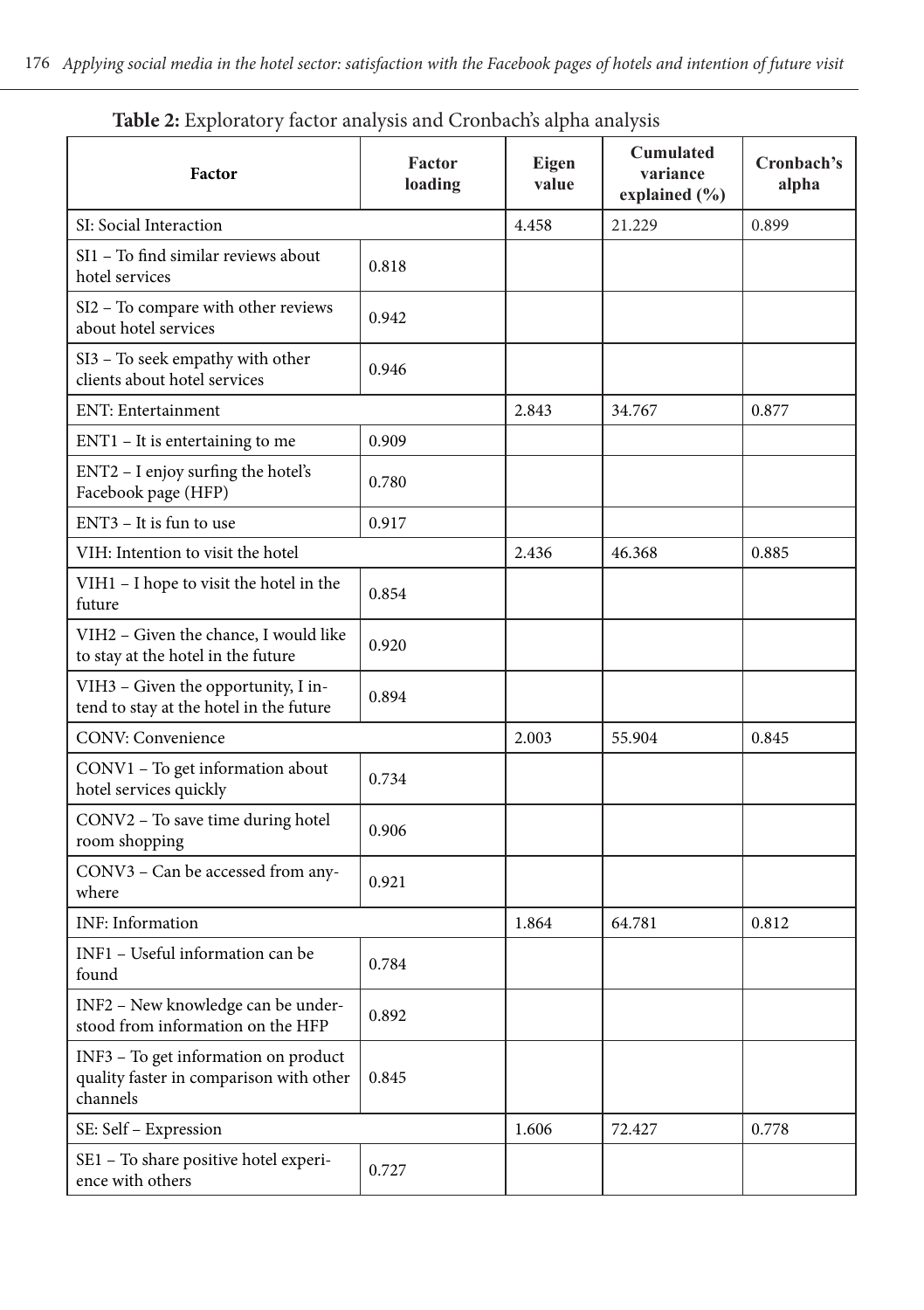| SE2 – To share negative hotel experi-<br>ence with others     | 0.810 |       |        |       |
|---------------------------------------------------------------|-------|-------|--------|-------|
| SE3 - To help others users to have a<br>good hotel experience | 0.815 |       |        |       |
| FBS: Facebook page satisfaction                               |       | 1.068 | 77.512 | 0.744 |
| FPS1 - Experiences obtained made me<br>satisfied              | 0.845 |       |        |       |
| FPS2 – Visiting HFP was the right<br>decision                 | 0.821 |       |        |       |
| FPS3 – Visiting HFP made me happy                             | 0.753 |       |        |       |

*Source: authors* 

### *4.1. Confirmatory factor analysis*

Table 3 shows the test results of the convergence values of 7 full-scale models. The convergent validity of any measurement model should be supported by its item reliability, construct (composite) reliability, and average variance extracted. Standardized loading estimates of all items in this study ranged from 0.532 to 0.995, exceeding the required value of 0.5 (Bagozzi & Yi, 1988). The results show that the reliability of the observed variables (normalized weighting, SMC, t-value) satisfied the requirement of the convergence test, so that the observed variables achieved reliability. On the other hand, the research concepts were satisfactory because the combined reliability (CR) was greater than 0.7 and the average extraction variance (AVE) was greater than the recommended level of 0.5 (Table 3).

The AVE method (Fornell & Larcker, 1981) was applied to test distinction. This method shows that when the correlation between the two constructs is less than that of the AVE of both constructs, a distinction is achieved between the two. Table 4 shows that all values met the requirements of the discriminant validity test, from which the discriminant value of all relationships between scales is guaranteed.

The test results of the general scale model of the entire model through CFA showed that the model had a Chi-square statistical value of 367.6 with 168 degrees of freedom ( $p = 0.00$ ), and a relative Chi-square in terms of degrees of freedom (cmin/df =  $2.188 < 3$ ). Other compliance metrics, such as GFI, IFI, CFI, NFI, and TLI, all exceeded the recommend value of 0.9; both PNFI and PCFI met the requirement (>0.5); and RMSEA = 0.054 (<0.08) (Table 4). Therefore, the general scale model is suitable for the actual data set. In addition, the calculation of skewness in the analysis showed that the value of all variables measured was between −0.5 and 0.5, the data were fairly symmetrical, and the value of kurtosis was between −2.0 and 2.0, which is considered acceptable in order to prove normal distribution (Table 3).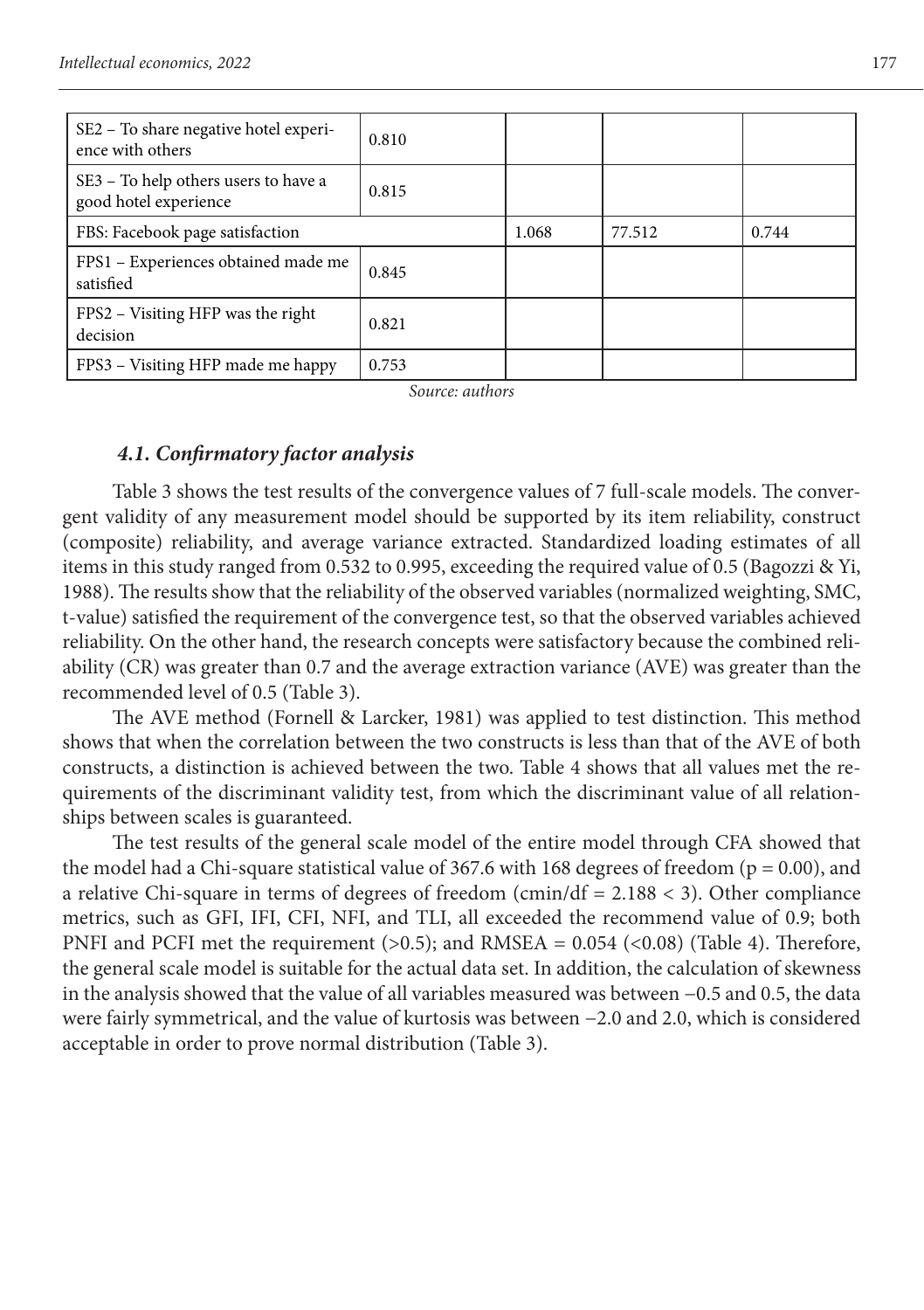| <b>Table 3.</b> Calculation of skewness and kurtosis |             |                  |                 |                 |                   |                   |                  |                  |          |
|------------------------------------------------------|-------------|------------------|-----------------|-----------------|-------------------|-------------------|------------------|------------------|----------|
|                                                      | <b>INF1</b> | INF <sub>2</sub> | INF3            | <b>CONV1</b>    | CONV <sub>2</sub> | CONV <sub>3</sub> | ENT <sub>1</sub> | ENT <sub>2</sub> | ENT3     |
| Skewness                                             | $-0.433$    | $-0.480$         | $-0.496$        | 0.449           | 0.285             | 0.455             | 0.181            | $-0.348$         | $-0226$  |
| Kurtosis                                             | $-0.471$    | $-0.643$         | $-0.824$        | $-1.714$        | $-0.277$          | $-0.667$          | $-861$           | 0.546            | $-0.925$ |
|                                                      | <b>SE1</b>  | SE <sub>2</sub>  | SE <sub>3</sub> | SI <sub>1</sub> | SI2               | SI3               |                  |                  |          |
| Skewness                                             | $-0.274$    | $-0.322$         | $-0.101$        | $-0.150$        | $-0.224$          | $-0.130$          |                  |                  |          |
| Kurtosis                                             | $-0.943$    | $-0.804$         | $-1.044$        | $-1.119$        | $-0.699$          | $-0.612$          |                  |                  |          |
|                                                      | FPS1        | FPS <sub>2</sub> | FPS3            | VIH1            | VIH2              | VIH3              |                  |                  |          |
| Skewness                                             | 0.242       | 0.148            | $-0.406$        | 0.339           | $-0.163$          | 0.310             |                  |                  |          |
| Kurtosis                                             | $-1.246$    | $-1.080$         | $-1.288$        | $-1.160$        | $-1.072$          | $-1.238$          |                  |                  |          |

Table 4 shows the test results of the convergence values of 7 full-scale models. The results reveal that the reliability of the observed variables satisfied the requirement of the convergence test, so the observed variables were reliable. On the other hand, the research concepts are satisfactory because the combined reliability (CR) was greater than 0.7 and the average extraction variance (AVE) was greater than the recommended level, that is, 0.5.

| Factor      | Variable          | Observed variable reliability                   |            |             |       |            |
|-------------|-------------------|-------------------------------------------------|------------|-------------|-------|------------|
|             |                   | <b>Standardized Loading</b><br><b>Estimates</b> | <b>SMC</b> | t-value     | CR    | <b>AVE</b> |
|             | INF1              | 0.624                                           | 0.390      | $12.165***$ |       |            |
| <b>INF</b>  | INF <sub>2</sub>  | 0.944                                           | 0.891      |             | 0.826 | 0.619      |
|             | INF3              | 0.759                                           | 0.576      | $14.355***$ |       |            |
|             | CONV1             | 0.611                                           | 0.373      | $13.319***$ |       |            |
| <b>CONV</b> | CONV <sub>2</sub> | 0.895                                           | 0.802      | $19.949***$ | 0.857 | 0.732      |
|             | CONV3             | 0.920                                           | 0.846      |             |       |            |
|             | ENT1              | 0.940                                           | 0.884      | $27.781***$ |       |            |
| <b>ENT</b>  | ENT <sub>2</sub>  | 0.707                                           | 0.500      | $17.537***$ | 0.896 | 0.745      |
|             | ENT3              | 0.923                                           | 0.852      |             |       |            |
|             | SE1               | 0.584                                           | 0.342      | $11.727***$ |       |            |
| <b>SE</b>   | SE <sub>2</sub>   | 0.891                                           | 0.794      | $16.716***$ | 0.815 | 0.601      |
|             | SE <sub>3</sub>   | 0.817                                           | 0.667      |             |       |            |
|             | SI1               | 0.672                                           | 0.451      | $17.400***$ |       |            |
| <b>SI</b>   | SI <sub>2</sub>   | 0.956                                           | 0.914      | $43.040***$ | 0.914 | 0.785      |
|             | SI3               | 0.995                                           | 0.990      |             |       |            |

**Table 4.** *Convergent validity of the measurement model*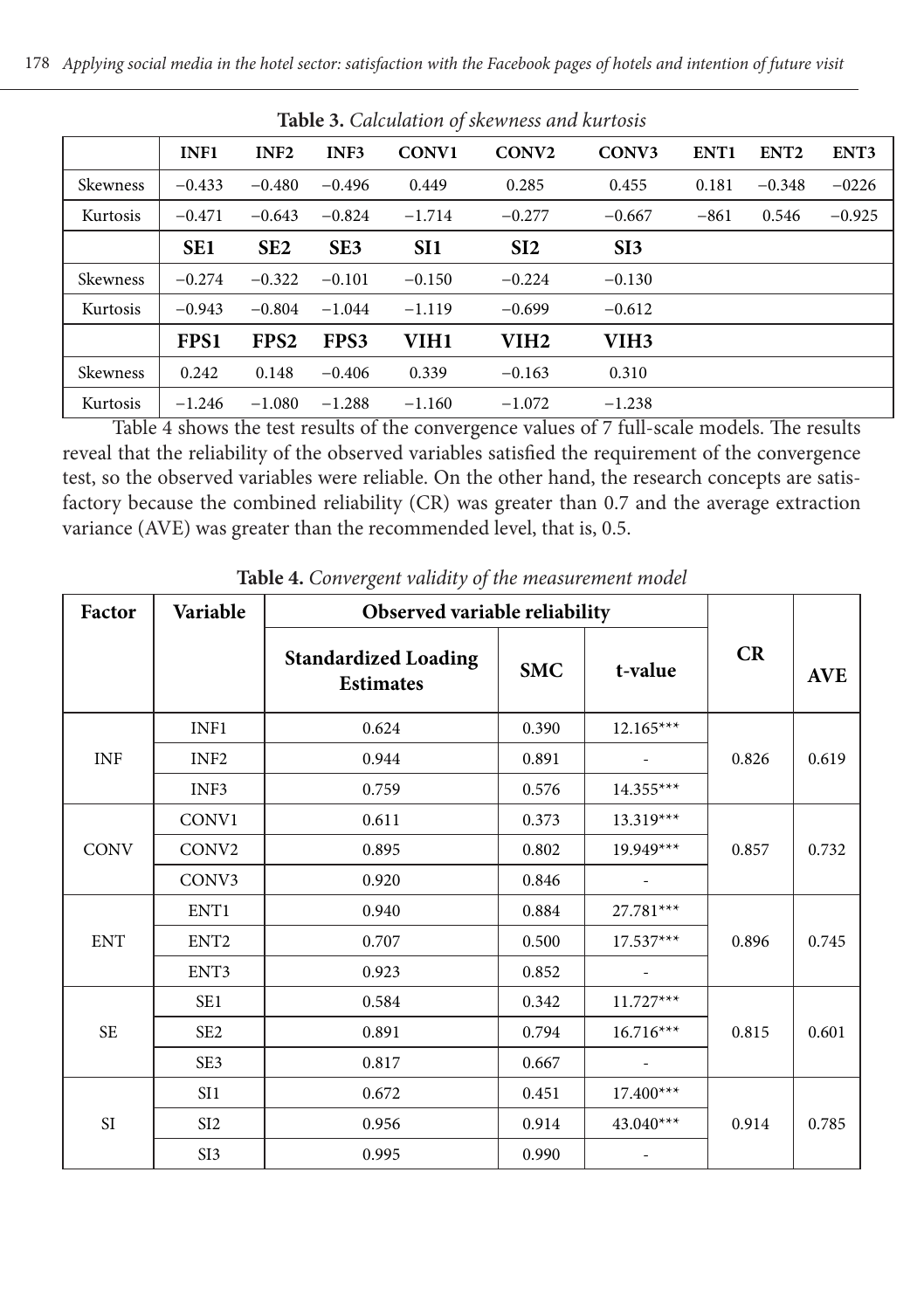|            | FPS1             | 0.706 | 0.498 | $9.858***$  |       |       |
|------------|------------------|-------|-------|-------------|-------|-------|
| <b>FPS</b> | FPS <sub>2</sub> | 0.856 | 0.733 | ۰           | 0.747 | 0.505 |
|            | FPS3             | 0.532 | 0.383 | $8.689***$  |       |       |
|            | VIH1             | 0.754 | 0.568 | $18.478***$ |       |       |
| <b>VIH</b> | VIH2             | 0.940 | 0.883 | -           | 0.891 | 0.745 |
|            | VIH <sub>3</sub> | 0.864 | 0.746 | $22.354***$ |       |       |

*Source: authors*

Note: GFI = 0.922; IFI = 0.960; CFI = 0.960; PNFI = 0.743; AGFI = 0.893, PCFI = 0.671; RMSEA = 0.054, NFI = 0.929 and TLI = 0.950

The AVE method was applied to test the distinction. This method shows that when the correlation between the two constructs is less than that of the AVE of both constructs, a distinction is achieved between the two. Table 5 shows that all values met the requirements of the discriminant validity test, from which the discriminant value of all relationships between the scales is guaranteed.

| AVE/ R2     | <b>INF</b> | <b>CONV</b> | <b>ENT</b> | <b>SE</b> | SI    | <b>FPS</b> | VIH   |
|-------------|------------|-------------|------------|-----------|-------|------------|-------|
| <b>INF</b>  | 0.787      |             |            |           |       |            |       |
| <b>CONV</b> | 0.221      | 0.821       |            |           |       |            |       |
| <b>ENT</b>  | 0.024      | 0.165       | 0.863      |           |       |            |       |
| SE          | 0.157      | 0.282       | 0.562      | 0.775     |       |            |       |
| <b>SI</b>   | 0.166      | 0.041       | 0.149      | 0.167     | 0.886 |            |       |
| <b>FPS</b>  | 0.193      | 0.208       | 0.096      | 0.130     | 0.139 | 0.711      |       |
| <b>VIH</b>  | 0.151      | 0.029       | 0.053      | 0.189     | 0.214 | 0.123      | 0.856 |

**Table 5.** *Discriminant validity of the measurement model*

*Source: authors*

Structural equation modeling (SEM)

a) Accessing the overall goodness-of-fit of the model

The proposed research model was tested through Structural Equation Modeling (SEM) analysis, with 7 structural models and a correlation matrix of 21 observed variables (Figure 2). The SEM results depicted in Figure 2 are χ2= 393.7 (*p* = 0.00), *df* = 173, χ2/df = 2.276 (<3), IFI = 0.956, TLI = 0.946 (>0.9), PNFI = 0.761 (>0.5), and RMSEA = 0.056 (<0.08). Overall, these results show a good fit for the proposed structural model.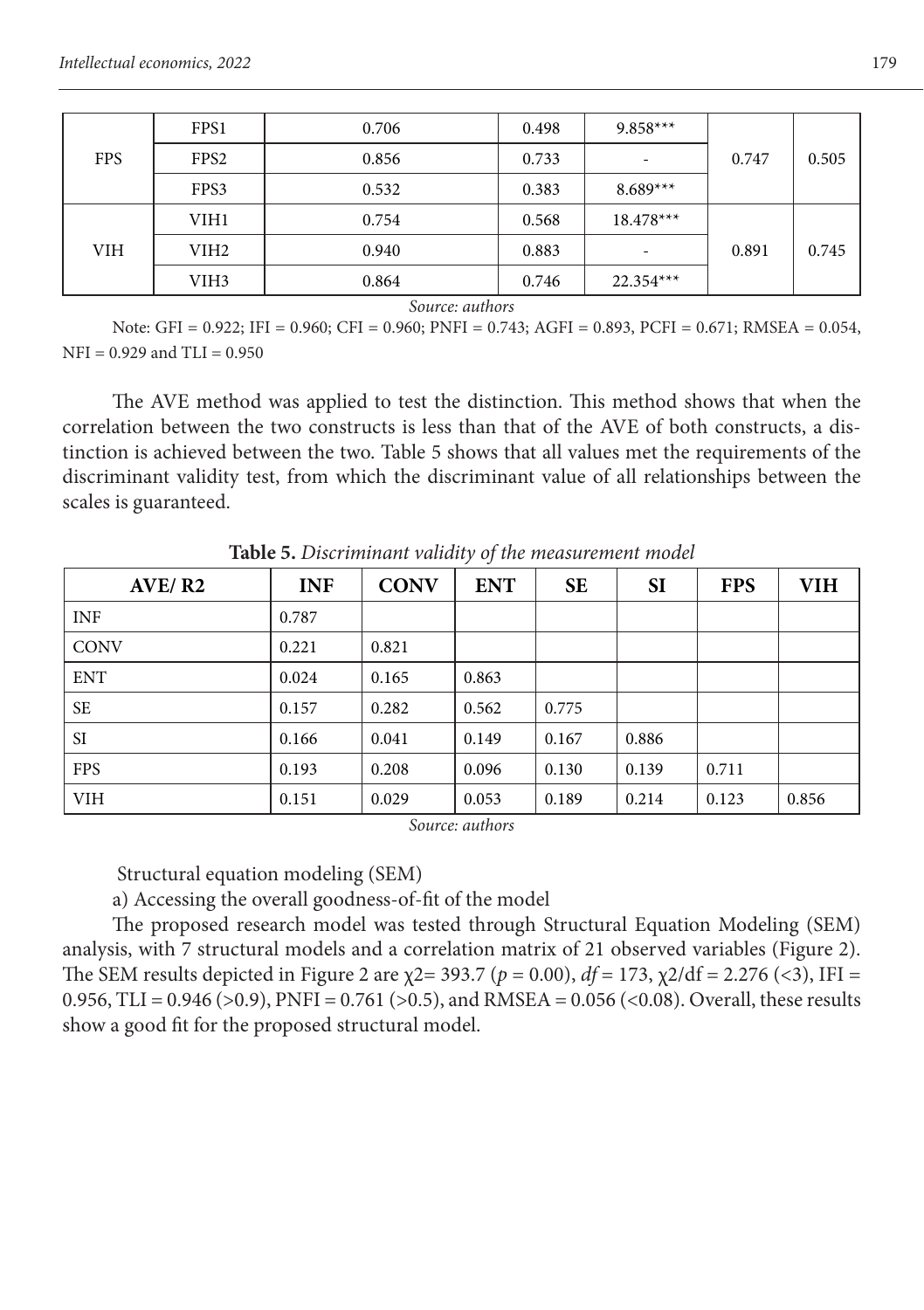

**Figure 2.** Results of structural equation modeling (SEM)

Note:  $\degree$   $p$  < 0.001,  $\degree$  p < 0.01,  $\degree$  p < 0.05. Source: authors

b) Research hypothesis testing

Table 6 shows the results of the direct relationship analysis and is used to test the proposed hypotheses. As a result, there are only three factors – namely, information, convenience, and social interaction (estimate =  $0.132$ ,  $0.117$ , and  $0.086$ , respectively,  $p < 0.05$ ) – that play a vital role in enhancing user satisfaction with the hotel's Facebook page (FPS). This supports H1, H2, and H5. More specifically, information and convenience gratification have a significant contribution to the satisfaction of Facebook users regarding a hotel's Facebook page, in comparison with the minor impact of social interaction. Meanwhile, in testing the effects of self-expression and entertainment on user satisfaction, the findings show that both factors did not influence customer satisfaction, meaning that H3 and H4 are not supported.

Hypotheses examining the link between user satisfaction with a hotel's Facebook page and its performance, namely future hotel visit intention, were demonstrated to be meaningful in this model (estimate =  $0.160, p < 0.05$ ) (see Table 5).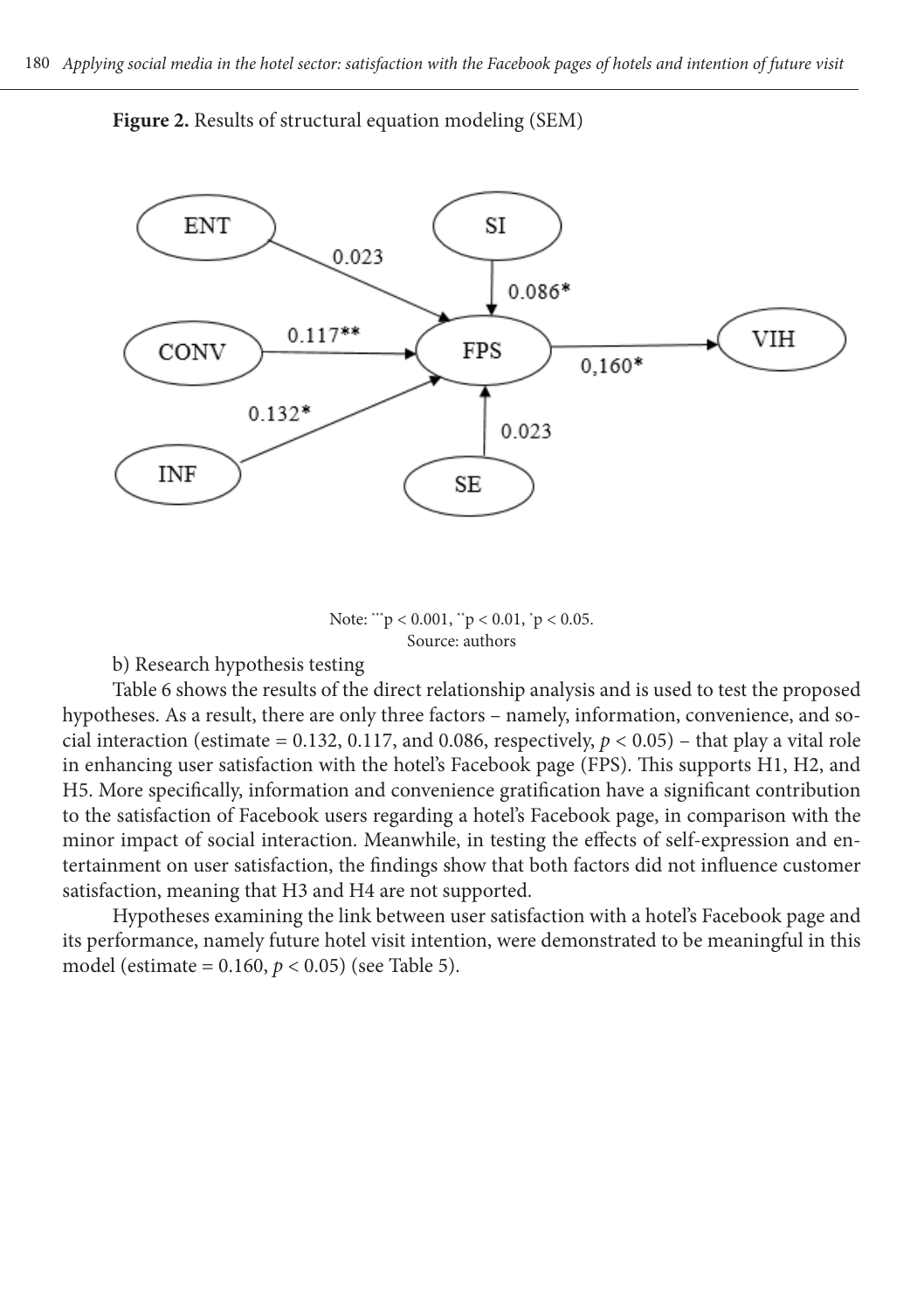| . .                    |                   |          |       |       |       |                     |  |  |
|------------------------|-------------------|----------|-------|-------|-------|---------------------|--|--|
| Causal path            | <b>Hypotheses</b> | Estimate | S.E.  | C.R.  | P     | <b>Test results</b> |  |  |
| $INF \rightarrow FPS$  | H1                | 0.132    | 0.055 | 2.421 | 0.015 | Supported           |  |  |
| $CONV \rightarrow FPS$ | H <sub>2</sub>    | 0.117    | 0.044 | 2.634 | 0.008 | Supported           |  |  |
| $ENT \rightarrow FPS$  | H <sub>3</sub>    | 0.023    | 0.055 | 0.409 | 0.682 | Not Supported       |  |  |
| $SE \rightarrow FPS$   | H4                | 0.023    | 0.043 | 0.530 | 0.596 | Not Supported       |  |  |
| $SI \rightarrow FPS$   | H <sub>5</sub>    | 0.086    | 0.043 | 1.984 | 0.047 | Supported           |  |  |
| $FPS \rightarrow VIH$  | H <sub>6</sub>    | 0.160    | 0.065 | 2.447 | 0.014 | Supported           |  |  |
| Common subsons         |                   |          |       |       |       |                     |  |  |

**Table 6.** *Results of research hypotheses*

*Source: authors* 

#### **5. Conclusion**

#### *5.1. Discussion and implication*

This study provides a number of theoretical and practical implications. The theoretical implications indicate that this study provides further analysis of the determining factors of user satisfaction which are the reasons for visiting hotels' Facebook pages and thus the intention to visit the hotel. The application of the Mehrabian–Russell environmental psychology model and U&G theory helps to explain why consumers use social media as a tool for exchange with hotels. It also serves as a stimulus to explain the reasons for accessing this virtual platform. The factors obtained from the results contribute to the theory in explaining how gratification of the use of Facebook is generated in the hotel sector. Specifically, this study explains the positive impact that the integration of information, convenience, and social interaction have when visiting hotels' Facebook pages and on fostering the intention to stay in hotels.

comments. Furthermore, seeking miorihation plays a vital fole in the process of declaing on<br>a product because of reducing risk – especially in the hospitality industry, where products are This finding indicates that only some of these factors are key drivers in creating user satisfaction and improving customer intentions to visit. In addition, unequal roles in contributing to dimensions of customer satisfaction are demonstrated in this study. Specifically, the results show agreement with prior research which has suggested that, in context of the internet and social networking, information plays the most vital role (Liang & Chen, 2009). In fact, today more and more people tend to access hotels' Facebook pages to receive information rather than searching on other websites. This can be explained by the fact that on social media such as Facebook, besides official information from hotels, they also collect information from feedback or comments. Furthermore, seeking information plays a vital role in the process of deciding on intangible. Therefore, providing sufficient information about a hotel and its elements on the hotel's Facebook page acts as a useful way to improve the satisfaction of online users. In additional, hoteliers should pay attention to addressing the questions that users leave ¬¬on their Facebook page, as well as keeping information up-to-date in order to support customers in selecting their desired services.

> A substantial effect of the convenience factor on Facebook users' satisfaction with hotel Facebook pages was also demonstrated in the present study. This finding is in parallel with those of Srinivasan et al. (2002), Kim et al. (2006), and Choi et al. (2016). Convenience-satisfied people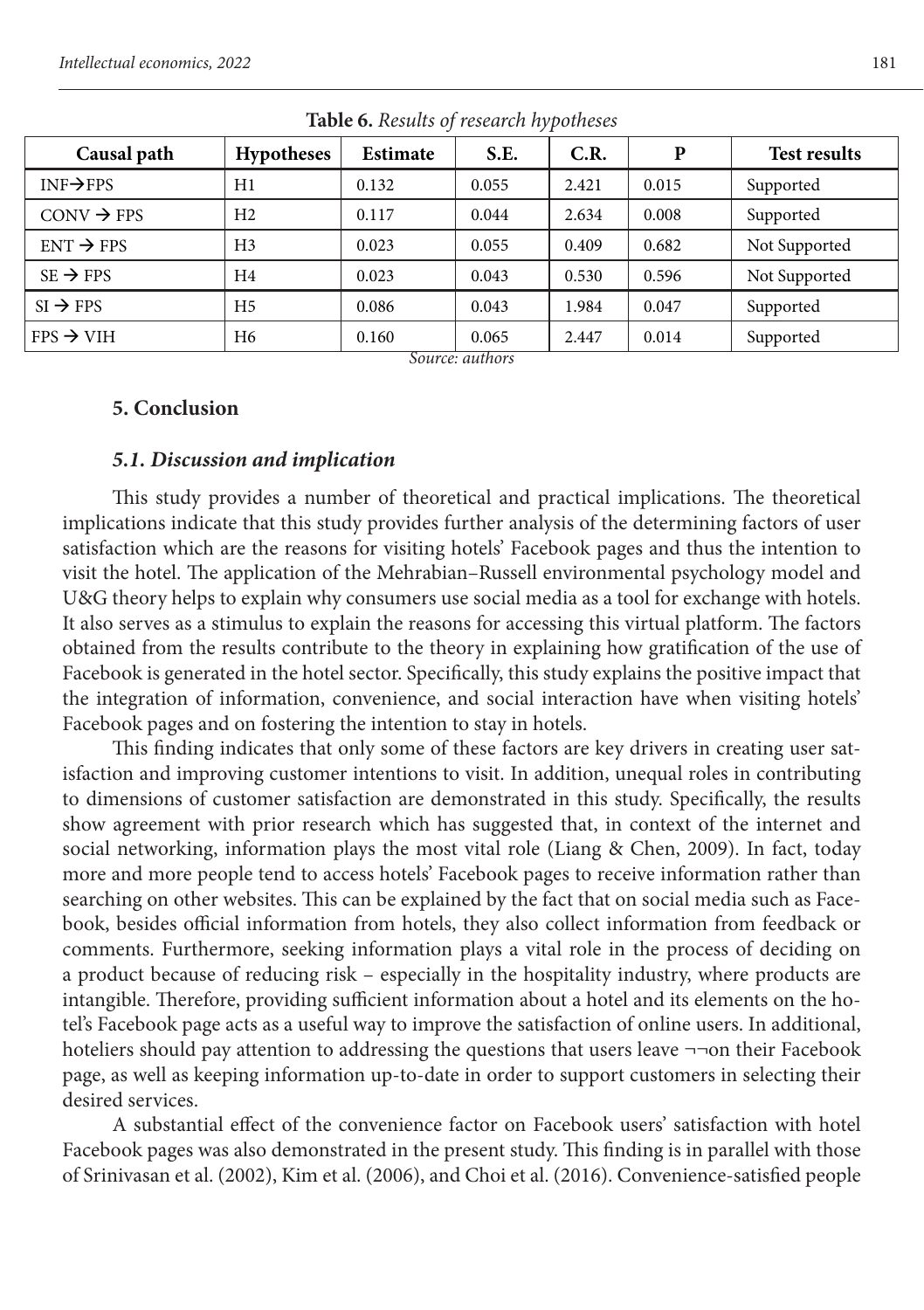are more likely to stay longer on a website as well as engage in human-human interaction (Ko et al., 2005). When a Facebook page offers a convenient feeling to users, they extend their stay on Facebook to search for information and interact, which can in turn meet their needs and shape their satisfaction regarding a hotel's Facebook page. Hotel managers can design a Facebook page that customers can get information from, use, and navigate easily, which in turn can help customers to reduce time consumption and can lead to their satisfaction. In terms of social interaction, this is also identified as an antecedent of user satisfaction for a hotel's Facebook page. Via a Facebook page, customers can interact with other users, hence they can search for common and useful reviews when selecting accommodation that would satisfy their need for love and belonging according to Maslow's demand pyramid (1943).

Although existing research has shown the significant roles of 2 dimensions in improving users' satisfaction – entertainment and self-expression (Basak et al., 2015; Li et al., 2017; Choi et al., 2016) – in this study both factors did not influence customer satisfaction with a hotel's Facebook page. The development of the internet led to huge entertainment tools, so perhaps Facebook users do not consider a hotel Facebook page as a tool for the purposes of relaxation. In the other words, customers access the Facebook page of a hotel to search for information on products, services, and prices, and to interact with others. Self-expression is the highest need of a human, according to Maslow (1943), in which people wish to express themselves and be recognized. Because of security and privacy aspects of a hotel's Facebook page, which could include unknown users or fake accounts, people may tend to ignore this as a suitable place to express themselves.

The favorable relationship between social networking satisfaction and purchase intention has been proved in many prior studies. This study is no exception. These findings indicate that when customers are satisfied with a hotel's Facebook page, they are more likely to stay in the hotel in future. By fulfilling the user's needs of information, convenience, and social interaction with their hotel's Facebook page, hoteliers can enhance the potential number of customers that could make use of their services.

The practical implications present a new perspective on how hotels can communicate more effectively with their customers, explaining how they can obtain greater effectiveness and responsiveness from customers through Facebook given the factors that affect customer satisfaction when visiting the hotel's Facebook page. Furthermore, this study helps hotels to better analyze the new, changed communication environment: more creativity is required to capture the attention of Facebook users who may be potential customers. Hotels should incorporate Facebook into their virtual marketing strategies as it proves to be an excellent platform to attract the attention and interaction of potential customers; thus, it stimulates the intention to visit the hotel.

#### *5.2. Limitations and future research*

The limitations of this study include data collection: clients of the hotel industry are often both national and international tourists; however, in this study, the respondents were solely Vietnamese. Therefore, the sample does not entirely accurately represent all customers on Facebook. The survey was also conducted online, so it was difficult to respond to the respondents' doubts when answering the questionnaire, leading to some invalid responses due to missing data.

Finally, and as a future line of research, the respondent information shows that the sur-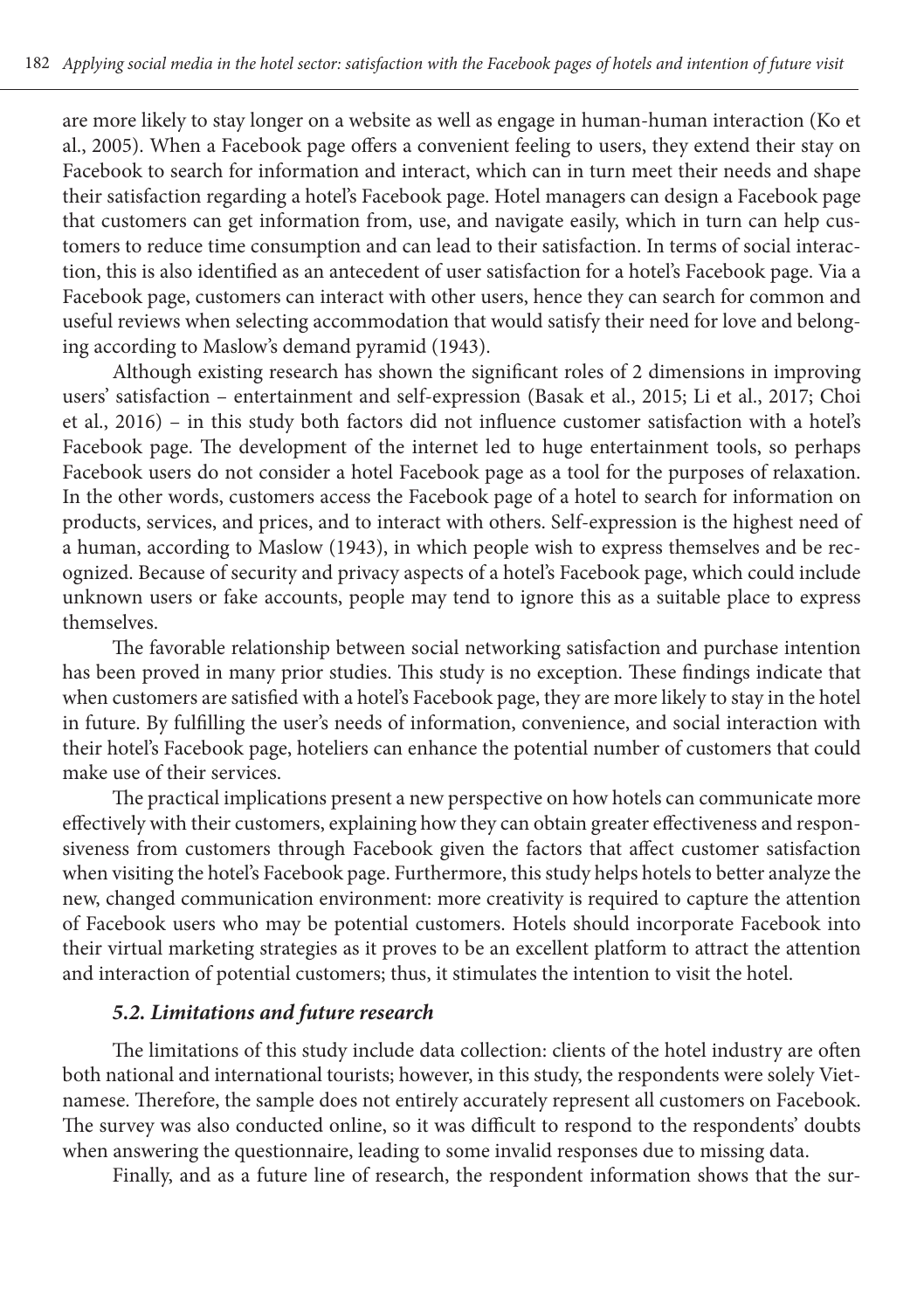veyed ages of 18–25 and 26–40 represented 94% of the total, so future studies could focus on analyzing these generations through multi-group analysis. In addition, it is possible to apply research on other social networks sites that are also very popular in Vietnam, such as YouTube, Instagram, or Zalo.

# **References**

- 1. Albayrak, T., Caber, M., & Sigala, M. (2021). A quality measurement proposal for corporate social network sites: the case of hotel Facebook page. *Current Issues in Tourism*, *24*(20), 2955–2970. https://doi.org/10.1080/13683500.2020.1854199.
- 2. Abuhashesh, M., Al-Khasawneh, M., Al-Dmour, R., & Masa'Deh, R. (2019). The impact of Facebook on Jordanian consumers' decision process in the hotel selection. *IBIMA Business Review*, *2019*, 928418. http://dx.doi.org/10.5171/2019.928418.
- 3. Ali, F. (2016). Hotel website quality, perceived flow, customer satisfaction and purchase intention. *Journal of Hospitality and Tourism Technology*, *7*(2), 213–228. https://doi. org/10.1108/JHTT-02-2016-0010.
- 4. Amaro, S., & Duarte, P. (2015). An integrative model of consumers' intentions to purchase travel online. *Tourism Management*, *46*, 64–79. https://doi.org/10.1016/j.tourman.2014.06.006.
- 5. Anderson, R. E., & Srinivasan, S. S. (2003). E-satisfaction and e-loyalty: A contingency framework. *Psychology & Marketing*, *20*(2), 123–138. https://doi.org/10.1002/mar.10063.
- 6. Aral, S., Dellarocas, C., & Godes, D. (2013). Introduction to the Special Issue: Social media and Business transformation: A framework for research. *Information Systems Research*, *24*(1), 3–13.
- 7. Bagozzi, R., & Yi, Y. (1988). On the evaluation of structure equation models. *Journal of the Academy of Marketing Science*, *16*(1), 74–94. https://doi.org/10.1007/BF02723327.
- 8. Balakrishnan, B. K. P. D., Dahnil, M. I., & Yi, W. J. (2014). The impact of social media marketing medium toward purchase intention and brand loyalty among Generation Y. *Procedia – Social and Behavioral Sciences*, *148*, 177–185. https://doi.org/10.1016/j.sbspro.2014.07.032.
- 9. Basak, E., & Calisir, F. (2015). An empirical study on factors affecting continuance intention of using Facebook. *Computers in Human Behavior*, *48*, 181–189. https://doi.org/10.1016/j. chb.2015.01.055.
- 10. Berry, T. R., & Howe, B. L. (2004). Effects of health-based and appearance-based exercise advertising on exercise attitudes, social physique anxiety and self-presentation in an exercise setting. *Social Behavior and Personality: An International Journal*, *32*(1), 1–12. http:// dx.doi.org/10.2224/sbp.2004.32.1.1.
- 11. Bollen, K. A. (1986). Sample size and Bentler and Bonett's nonnormed fit index. *Psychometrika*, *51*(3), 375–377.
- 12. Brassington, F., & Pettitt, S. (2007). *Essentials of marketing*. Pearson education.
- 13. Bumgarner, B. A. (2007). You have been poked: Exploring the uses and gratifications of Facebook among emerging adults. *First Monday*, *12*(11). https://doi.org/10.5210/fm. v12i11.2026.
- 14. Cervellon, M.-C., & Galipienzo, D. (2015). Facebook pages content, does it really matter? Consumers' responses to luxury hotel posts with emotional and informational content.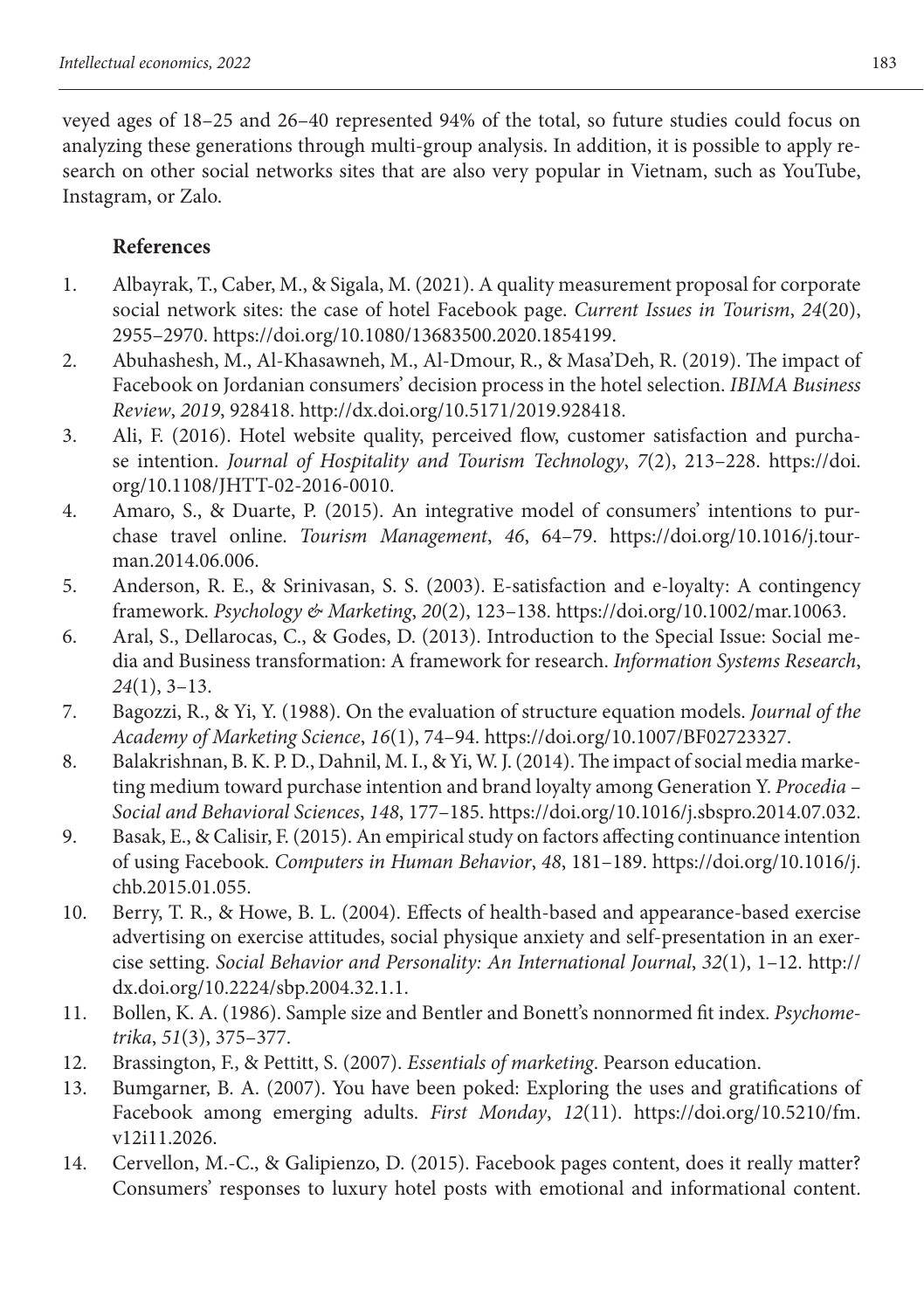*Journal of Travel & Tourism Marketing*, *32*(4), 428–437. https://doi.org/10.1080/10548408 .2014.904260.

- 15. Chang, H.-H., & Chen, S. (2008). The impact of online store environment cues on purchase intention: Trust and perceived risk as a mediator. *Online Information Review*, *32*(6), 818–841. https://doi.org/10.1108/14684520810923953.
- 16. Chen, Q., & Wells, W. D. (1999). Attitude toward the site. *Journal of Advertising Research*, *39*(5), 27–37.
- 17. Choi, E.-K. (Cindy), Fowler, D., Goh, B., & Yuan, J. (2016). Social media marketing: Applying the uses and gratifications theory in the hotel industry. *Journal of Hospitality Marketing & Management*, *25*(7), 771–796. https://doi.org/10.1080/19368623.2016.11001 02.
- 18. Collins, G. R., Cobanoglu, C., & Bilgihan, A. (2013). *Hospitality information technology: Learning how to use it*. Kendall Hunt Publishing.
- 19. Connolly, D., & Olsen, M. (2000). Hospitality IT: What does the future hold? *Hospitality Review*, *18*(2), 22–36.
- 20. Connor, P. (2011). An analysis of the use of Facebook by international hotel chains. *International CHRIE Conference Refereed Track*, 9. https://scholarworks.umass.edu/refereed/ ICHRIE\_2011/Wednesday/9
- 21. Oracle. (2012). *Consumer views of live help online 2012: A global perspective*. http://www. oracle.com/assets/oracle-live-help-wp-aamf-1624138.pdf.
- 22. Davis, L., Wang, S., & Lindridge, A. (2008). Culture influences on emotional responses to on-line store atmospheric cues. *Journal of Business Research*, *61*(8), 806–812. https://doi. org/10.1016/j.jbusres.2007.08.005.
- 23. Dodds, W. B., Monroe, K. B., & Grewal, D. (1991). Effects of price, brand, and store information on buyers' product evaluations. *Journal of Marketing Research*, *28*(3), 307–319. https://doi.org/10.2307/3172866.
- 24. Duffett, R. (2015). Facebook advertising's influence on intention-to-purchase and purchase amongst Millennials. *Internet Research: Electronic Networking Applications and Policy*, *25*(4), 498–526. https://doi.org/10.1108/IntR-01-2014-0020.
- 25. Eighmey, J., & McCord, L. (1998). Adding value in the information age: Uses and gratifications of sites on the World Wide Web. *Journal of Business Research*, *41*(3), 187–194. https://doi.org/10.1016/S0148-2963(97)00061-1.
- 26. Fornell, C., & Larcker, D. F. (1981). Evaluating structural equation models with unobservable variables and measurement error. *Journal of Marketing Research*, *18*(1), 39–50. https:// doi.org/10.2307/3151312.
- 27. Friebe, K., & Campbell, D. (2010). *Social media in the hospitality and leisure industry*. DLA Piper. http://www.dlapiper.com/files/Publication/157721b8-d5ee-45ce-8911-11451f0738df/ Presentation/PublicationAttachment/a9f81f84-7cbb-49c1-865d 19c9283af4d3/DLA\_Piper\_UK\_Social\_Media\_in\_Hospitality\_and\_Leisure\_Sector.pdf.
- 28. Gao, L., & Bai, X. (2014). Online consumer behaviour and its relationship to website atmospheric induced flow: Insights into online travel agencies in China. *Journal of Retailing and Consumer Services*, *21*(4), 653–665. https://doi.org/10.1016/j.jretconser.2014.01.001.
- 29. García, G. C., Moraleda, L. F., & Curiel, J. D. E. (2017). Interaction of hotels with social ne-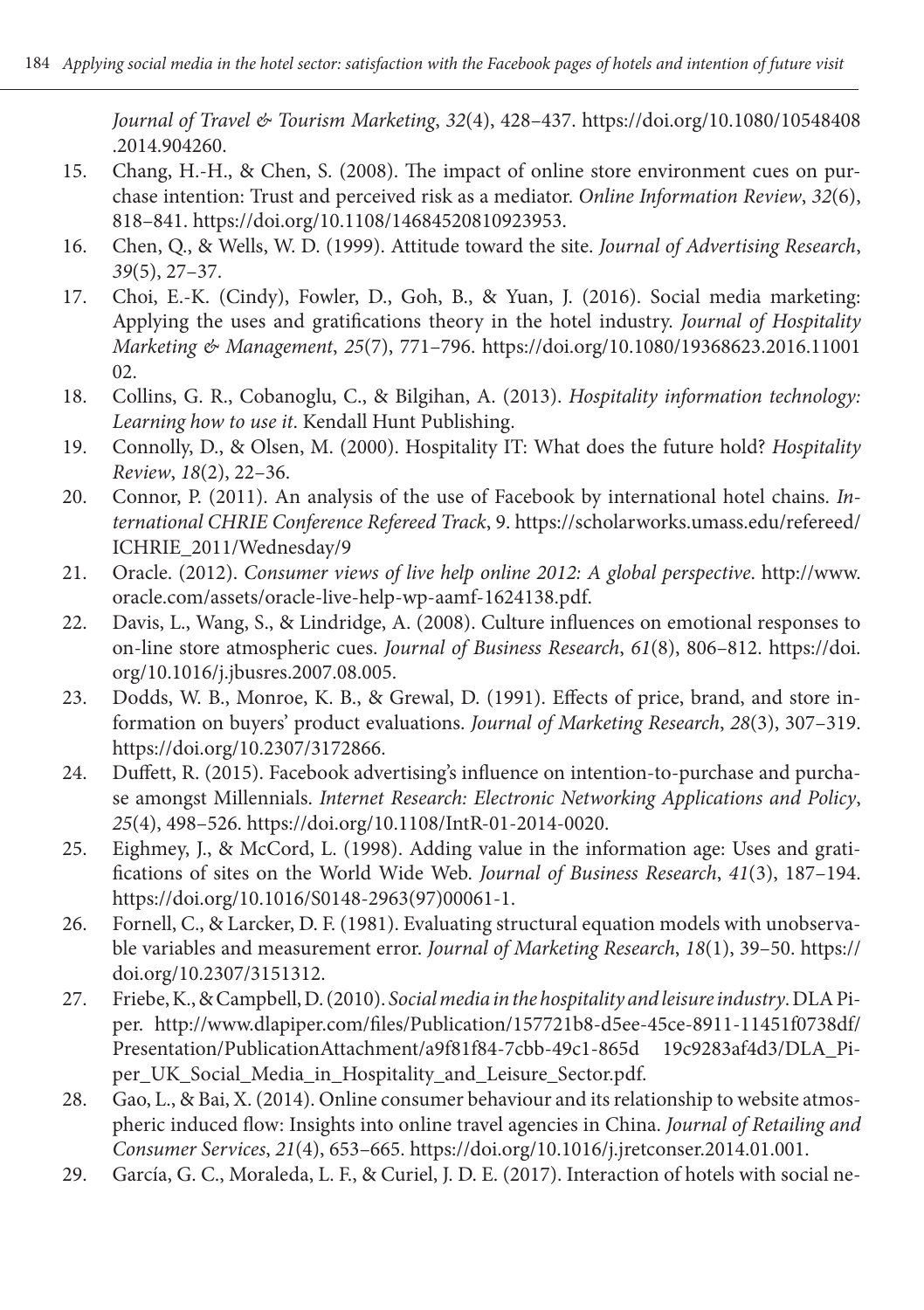tworks: An analysis of the four star hotels in Madrid Region, Spain. *Cuadernos de Turismo*, *39*, 623–625.

- 30. Giang, T. (2020). Năm 2019, du lịch Việt Nam đạt kỳ tích "vàng" tăng trưởng. (2020). *Báo ảnh Việt Nam.* https://vietnam.vnanet.vn/vietnamese/nam-2019-du-lich-viet-nam-datky-tich-vang-tang-truong/433893.html.
- 31. Gregory, S., & Breiter, D. (2001). Leveling the playing field. *Journal of Hospitality & Leisure Marketing*, *7*(4), 45–60. https://doi.org/10.1300/J150v07n04\_05.
- 32. Haigh, M. M., Brubaker, P., & Whiteside, E. (2013). Facebook: Examining the information presented and its impact on stakeholders. *Corporate Communications: An International Journal*, *18*(1), 52–69. https://doi.org/10.1108/13563281311294128.
- 33. Hanna, R., Rohm, A., & Crittenden, V. L. (2011). We're all connected: The power of the social media ecosystem. *Business Horizons*, *54*(3), 265–273. https://doi.org/10.1016/j. bushor.2011.01.007.
- 34. Hansen, D., Shneiderman, B., & Smith, M. A. (2010). *Analyzing Social Media Networks with NodeXL: Insights from a Connected World* (1st edition). Morgan Kaufmann.
- 35. Hsu, C.-L., Chang, K.-C., & Chen, M.-C. (2012). The impact of website quality on customer satisfaction and purchase intention: Perceived playfulness and perceived flow as mediators. *Information Systems and E-Business Management*, *10*(4), 549–570. https://doi.org/10.1007/ s10257-011-0181-5.
- 36. Jang, S. (2004). The past, present, and future research of online information search. *Journal of Travel & Tourism Marketing*, *17*(2), 41–47. https://doi.org/10.1300/J073v17n02\_04.
- 37. Jeong, M., Oh, H., & Gregoire, M. (2001). *Internet marketing strategy study for the lodging industry*. American Hotel & Lodging Foundation.
- 38. Kang, J., & Park-Poaps, H. (2011). Motivational antecedents of social shopping for fashion and its contribution to shopping satisfaction. *Clothing and Textiles Research Journal*, *29*(4), 331–347. https://doi.org/10.1177/0887302X11422443.
- 39. Kasavana, M. L., Nusair, K., & Teodosic, K. (2010). Online social networking: Redefining the human web. *Journal of Hospitality and Tourism Technology*, *1*(1), 68–82. https://doi. org/10.1108/17579881011023025.
- 40. Kawaf, F., & Tagg, S. (2012). Online shopping environments in fashion shopping: An S-O-R based review. *The Marketing Review*, *12*(2), 161–180.
- 41. Kim, W. G., Ma, X., & Kim, D. J. (2006). Determinants of Chinese hotel customers' e-satisfaction and purchase intentions. *Tourism Management*, *27*(5), 890–900. https://doi.org/10.1016/j.tourman.2005.05.010.
- 42. Ko, H., Cho, C.-H., & Roberts, M. S. (2005). Internet uses and gratifications: A structural equation model of interactive advertising. *Journal of Advertising*, *34*(2), 57–70.
- 43. Larose, R., Mastro, D., & Eastin, M. S. (2001). Understanding Internet Usage: A Social-Cognitive Approach to Uses and Gratifications. *Social Science Computer Review*, *19*(4), 395– 413. https://doi.org/10.1177/089443930101900401.
- 44. Leung, X. Y., & Baloglu, S. (2015). Hotel Facebook marketing: An integrated model. *Worldwide Hospitality and Tourism Themes*, *7*(3), 266–282. https://doi.org/10.1108/ WHATT-03-2015-0011.
- 45. Leung, X., & Tanford, S. (2016). What drives hotel guests to join hotel Facebook pages: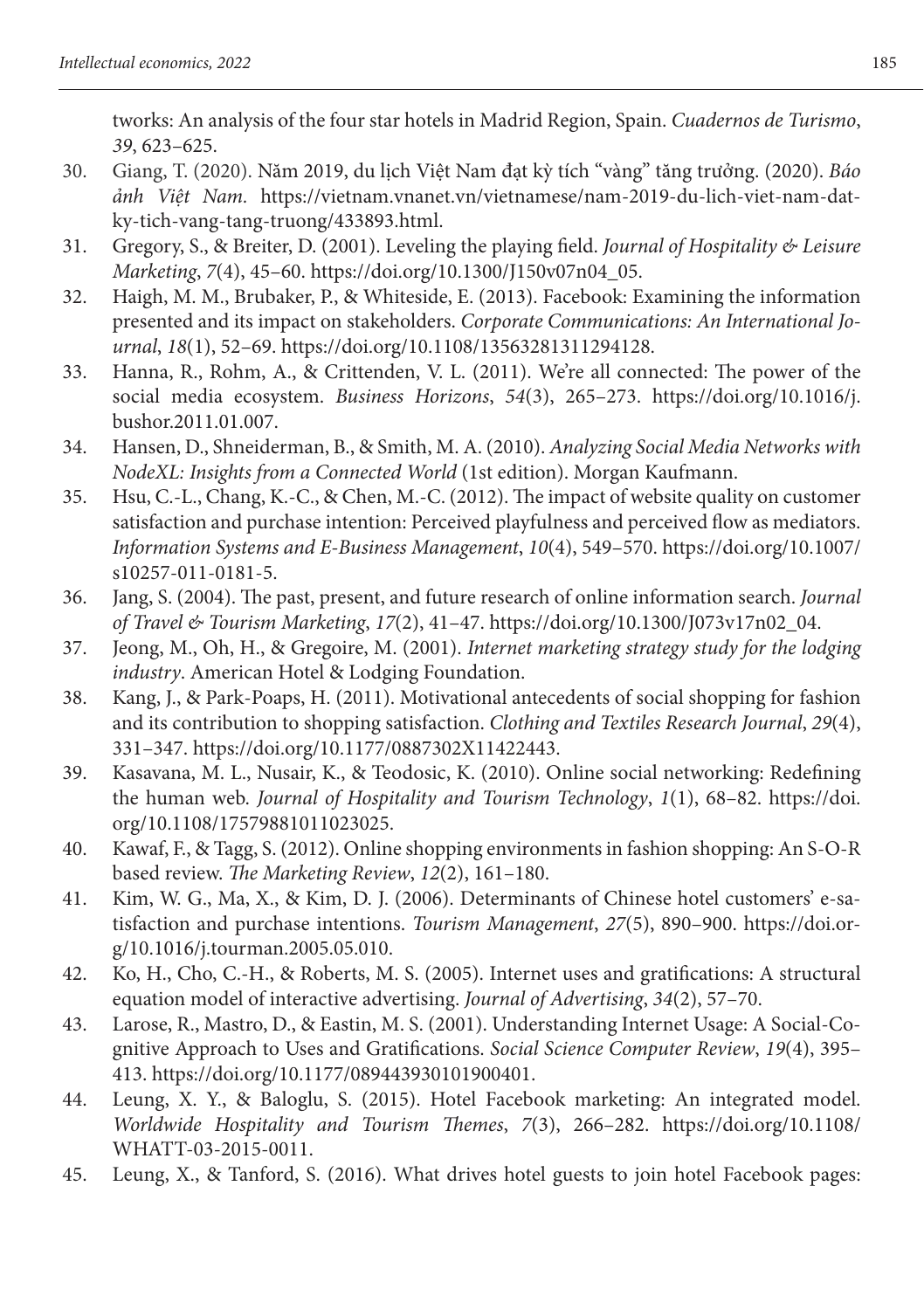A comparison of three models. *Journal of Hospitality Marketing and Management*, *25*(3), 314–345.

- 46. Li, L., Peng, M., Jiang, N., & Law, R. (2017). An empirical study on the influence of economy hotel website quality on online booking intentions. *International Journal of Hospitality Management*, *63*, 1–10. https://doi.org/10.1016/j.ijhm.2017.01.001.
- 47. Lian, S., & Yoong, L. (2019). Customer engagement in social media and purchase intentions in the hotel industry. *International Journal of Academic Research in Business and Social Sciences*, *9*(1), 54–58. https://doi.org/10.6007/IJARBSS/v9-i1/5363.
- 48. Liang, C.-J., & Chen, H.-J. (2009). A study of the impacts of website quality on customer relationship performance. *Total Quality Management*, *20*(9), 971–988. https://doi. org/10.1080/14783360903181784.
- 49. Liang, T.-P., & Lai, H.-J. (2002). Effect of store design on consumer purchases: An empirical study of on-line bookstores. *Information & Management*, *39*(6), 431–444. https://doi. org/10.1016/S0378-7206(01)00129-X.
- 50. Luo, X. (2002). Uses and Gratifications Theory and E-Consumer Behaviors. *Journal of Interactive Advertising*, *2*(2), 34–41. https://doi.org/10.1080/15252019.2002.10722060.
- 51. Manganari, E. E., Siomkos, G. J., Rigopoulou, I. D., & Vrechopoulos, A. P. (2011). Virtual store layout effects on consumer behaviour: Applying an environmental psychology approach in the online travel industry. *Internet Research*, *21*(3), 326–346. https://doi. org/10.1108/10662241111139336.
- 52. Maslow, A. H. (1943). A theory of human motivation. *Psychological Review*, *50*(4), 370– 396. https://doi.org/10.1037/h0054346.
- 53. McCay-Peet, L., & Quan-Haase, A. (2016). A model of social media engagement: User profiles, gratifications, and experiences. In H. O'Brien & P. Cairns, *Why engagement matters: Cross-disciplinary perspectives of user engagement in digital media* (pp. 199–217). Springer International Publishing. https://doi.org/10.1007/978-3-319-27446-1\_9.
- 54. Mehrabian, A., & Russell, J. A. (1974). *An approach to environmental psychology*. M.I.T. Press.
- 55. Minazzi, R., & Lagrosen, S. (2013). Investigating social media marketing in the hospitality industry: Facebook and European hotels. In Z. Xiang & I. Tussyadiah, *Information and Communication Technologies in Tourism 2014* (pp. 145–157). Springer International Publishing.
- 56. Muntinga, D. G., Moorman, M., & Smit, E. G. (2011). Introducing COBRAs: Exploring motivations for brand-related social media use. *International Journal of Advertising*, *30*(1), 13–46. https://doi.org/10.2501/IJA-30-1-013-046.
- 57. Q&Me Vietnam Market Research. (2020). The popularity and characteristics of social networks in Vietnam 2020. https://qandme.net/vi/baibaocao/muc-do-pho-bien-va-dactrung-cua-mang-xa-hoi-tai-vietnam-2020.html
- 58. Statista. (2017). *Number of monthly active Facebook users worldwide as of 2nd quarter 2017 (in millions)*. https://www.statista.com/statistics/264810/number-of-monthly-active-facebook-users-worldwide/.
- 59. Statista. (2018)*. Number of social media users worldwide from 2010 to 2021 (in billions). (2018).* https://www.statista.com/statistics/278414/number-of-worldwide-social-ne-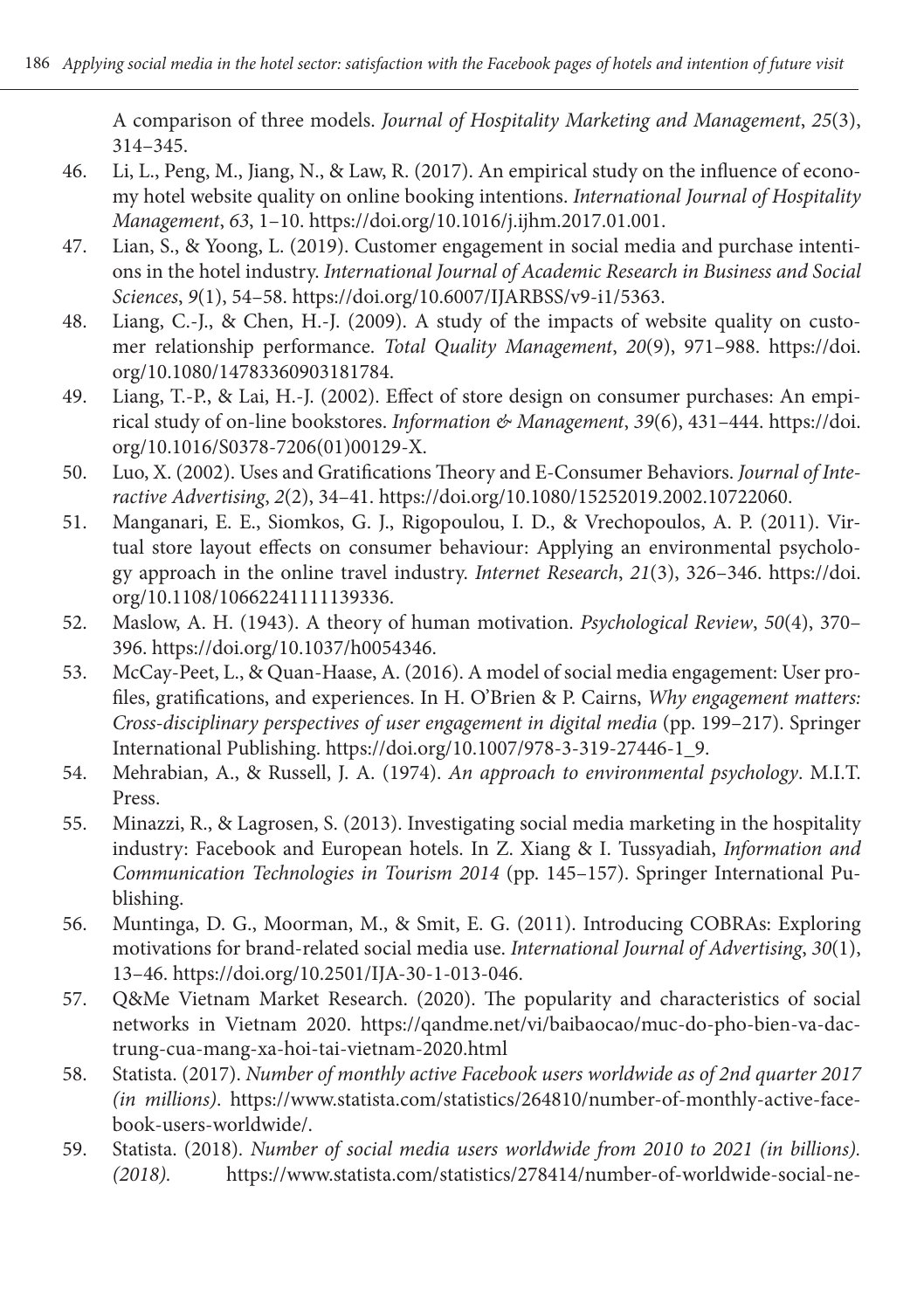twork-users/.

- 60. O'Connor, P., & Frew, A. J. (2002). The future of hotel electronic distribution: Expert and industry perspectives. *The Cornell Hotel and Restaurant Administration Quarterly*, *43*(3), 33–45. https://doi.org/10.1016/S0010-8804(02)80016-7.
- 61. Ong, F. S., Khong, K. W., Faziharudean, T. M., & Dai, X. (2012). Path analysis of atmospherics and convenience on flow: The mediation effects of brand affect and brand trust. *The International Review of Retail, Distribution and Consumer Research*, *22*(3), 277–291. https://doi.org/10.1080/09593969.2012.682598.
- 62. Papacharissi, Z. (2002). The self online: The utility of personal home pages. *Journal of Broadcasting & Electronic Media*, *46*(3), 346–368. https://doi.org/10.1207/s15506878jobem4603\_3.
- 63. Papacharissi, Z., & Rubin, A. M. (2000). Predictors of internet use. *Journal of Broadcasting & Electronic Media*, *44*(2), 175–196. https://doi.org/10.1207/s15506878jobem4402\_2.
- 64. Park, N., Kee, K. F., & Valenzuela, S. (2009). Being immersed in social networking environment: Facebook groups, uses and gratifications, and social outcomes. *Cyberpsychology & Behavior*, *12*(6), 729–733. https://doi.org/10.1089/cpb.2009.0003.
- 65. Pemsteiner, C., & Rauseo, N. (2000). Transforming the hospitality industry into e-business. *FIU Hospitality Review*, *18*(2), 10–21.
- 66. Quan-Haase, A., & Young, A. (2010). Uses and gratifications of social media: A comparison of Facebook and instant messaging. *Bulletin of Science, Technology & Society*, *30*(5), 350–361. https://doi.org/10.1177/0270467610380009.
- 67. Ranganathan, C. (2012). The role of extrinsic cues in consumer decision process in online shopping environments. *Journal of Electronic Commerce in Organizations (JECO)*, *10*(1), 52–71. https://doi.org/10.4018/jeco.2012010104.
- 68. Ruggiero, T. E. (2000). Uses and gratifications theory in the 21st Century. *Mass Communication and Society*, *3*(1), 3–37. https://doi.org/10.1207/S15327825MCS0301\_02.
- 69. Sanz-Blas, S., Bigné, E., & Buzova, D. (2017). M-WOM in a brand's Facebook fan page. *Online Information Review*, *41*(7), 936–953. https://doi.org/10.1108/OIR-08-2016-0237.
- 70. Seiders, K. B., Berry, L., & Gresham, L. (2000). Attention, retailers! How convenient is your convenience strategy? *Sloan Management Review*, *41*(3), 79–89.
- 71. Seidman, G. (2013). Self-presentation and belonging on Facebook: How personality influences social media use and motivations. *Personality and Individual Differences*, *54*(3), 402– 407. https://doi.org/10.1016/j.paid.2012.10.009.
- 72. Sheikh, I., & Dhaha, Y. (2013). Facebook usage among Somali youth: A test of uses and gratifications approach. *International Journal of Humanities and Social Science*, *3*(3), 299–313.
- 73. Sheldon, P. J. (1997). *Tourism Information Technology*. CAB International.
- 74. Smith, S. (2013). Conceptualising and Evaluating Experiences with Brands on Facebook. *International Journal of Market Research*, *55*(3), 357–374. https://doi.org/10.2501/IJMR-2013-034.
- 75. Special, W. P., & Li-Barber, K. T. (2012). Self-disclosure and student satisfaction with Facebook. *Computers in Human Behavior*, *28*(2), 624–630. https://doi.org/10.1016/j. chb.2011.11.008.
- 76. Srinivasan, S. S., Anderson, R., & Ponnavolu, K. (2002). Customer loyalty in e-commer-